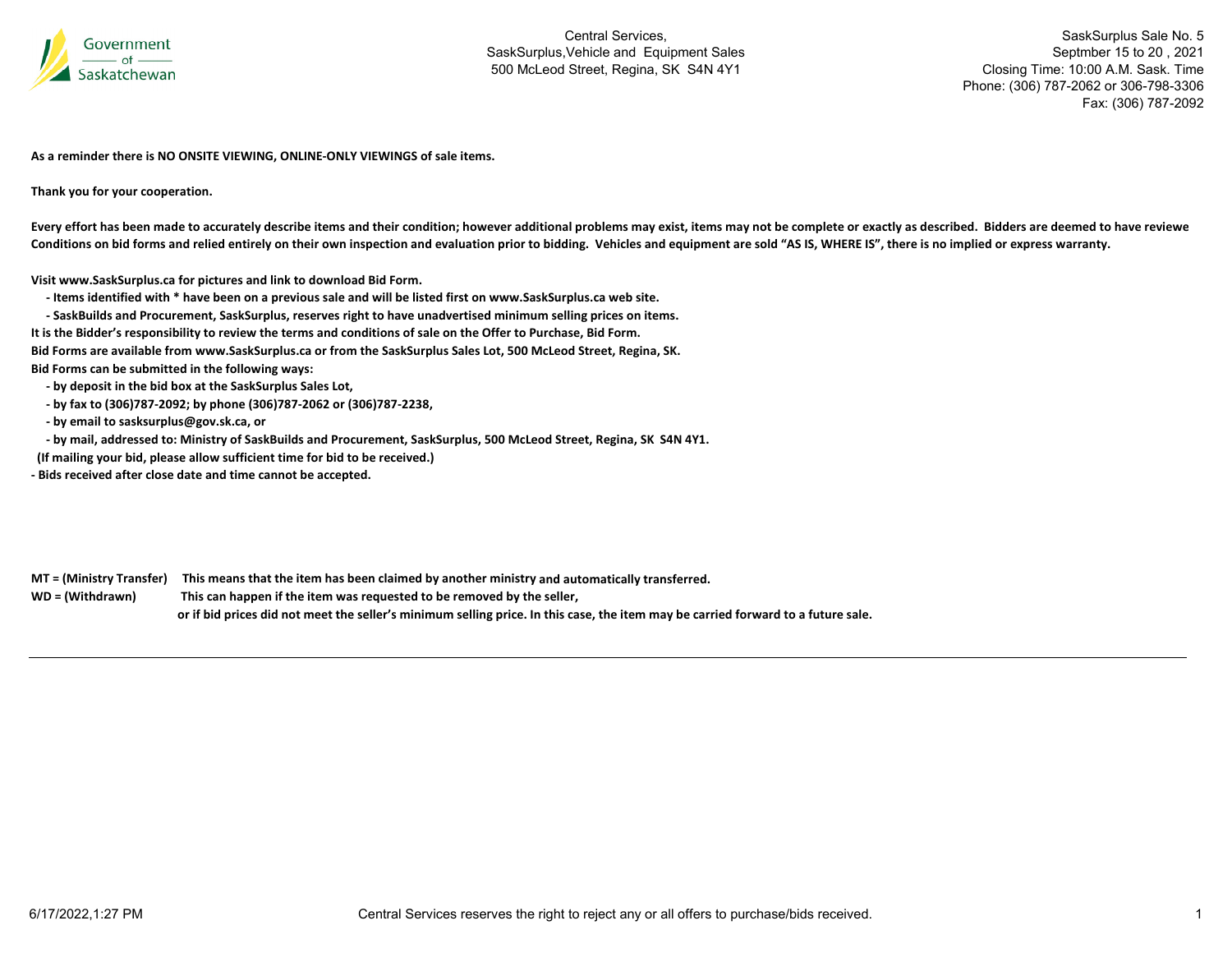

|     |          | Item #    | <b>Description</b>                                                                                                                                                                                                                                                                                                                                                                                                                                                                                                                                                                                                                                                                                                                                                                                                                                                                                                                                                                                                                                                                           | <b>Kms</b>  | <b>Minimum</b><br><b>Selling Price</b> | <b>Serial Number</b> |
|-----|----------|-----------|----------------------------------------------------------------------------------------------------------------------------------------------------------------------------------------------------------------------------------------------------------------------------------------------------------------------------------------------------------------------------------------------------------------------------------------------------------------------------------------------------------------------------------------------------------------------------------------------------------------------------------------------------------------------------------------------------------------------------------------------------------------------------------------------------------------------------------------------------------------------------------------------------------------------------------------------------------------------------------------------------------------------------------------------------------------------------------------------|-------------|----------------------------------------|----------------------|
|     |          |           | REGINA, SaskBuilds and Procurement, SaskSurplus Sales Lot, 500 McLeod Street - Vehicles                                                                                                                                                                                                                                                                                                                                                                                                                                                                                                                                                                                                                                                                                                                                                                                                                                                                                                                                                                                                      |             |                                        |                      |
|     |          |           | ON-LINE VIEWING ONLY. NO ON-SITE VIEWING. Contact SaskSurplus 306-787-2062 or 306-798-3306.                                                                                                                                                                                                                                                                                                                                                                                                                                                                                                                                                                                                                                                                                                                                                                                                                                                                                                                                                                                                  |             |                                        |                      |
| *WD |          | 6-001     | Car 2009 CHEVROLET Impala LS FWD, 4 Door 3.5L V6 Gas Auto Dual zone A/C, tilt, cruise, AM/FM/CD<br>player, power locks/windows/mirrors/driver seat/trunk release, keyless entry (1 key, 1 fob), Black, TOW<br>ONLY, Failed SGI Inspection. Requires a passed SGI Inspection to be licensed. Buyer assumes full<br>responsibility for repairs., Recent Repairs:, PROBLEMS: Transmission cooler line sweating, both outer tie<br>rods loose, rear links, rear pads/rotors, front pad/rotor, left front caliper, right rear caliper pins, wheel<br>alignment, A/C not working, hood hail damage/scratches, both bumpers chips/scratches, both left fenders<br>hail damage/scratches, RF fender hail damage, all doors rush inside bottom, trunk lid rust/scratches/hail<br>damage, roof rust/hail damage, trunk switch, head lamp foggy, left rear tail light assembly, wiper blades,<br>battery poor, minor exterior damage.>, As is, Where is                                                                                                                                                 | 192,551 Kms |                                        | 2G1WB57K691326291    |
|     | 6,600.00 | 6-002     | SUV 2002 CHEVROLET Suburban 2500 LS 4x4, 5 passenger 6.0L V8 Gas Auto power locks and windows, a/c, 162,960 Kms<br>tilt, cruise, AM/FM, rear HVAC cargo barrier behind rear seat (plywood floor cargo area), front towhooks,<br>mud flaps, hitch, trailer wiring, electrical trailer brake, roof rack, White, TOW ONLY, Failed SGI Inspection.<br>Requires a passed SGI Inspection to be licensed. Buyer assumes full responsibility for repairs. , Recent<br>Repairs:, PROBLEMS: both rear inner fenders broken, rear bumper dented/bent, right rocker panel rusted,<br>holes drilled in front hump, windshield cracked, exhaust manifolds bolts broken, no rear seat, 4 sealed<br>holes in roof, spare tire may be incompatible, spare tire hoist missing, jack missing, battery poor, minor<br>exterior damage.>, As is, Where is                                                                                                                                                                                                                                                         |             | \$700                                  | 3GNGK26U02G284816    |
| *MT |          | $6 - 003$ | SUV 2003 JEEP Liberty 4WD, 5 passenger 3.7L V6 Gas Auto A/C, tilt, cruise, AM/FM/CD player, power<br>locks/mirrors/windows, keyless entry (2 keys, 1 fob) front tow hooks, grille inserts, hood deflector, hitch,<br>trailer wiring, roof rails, spare tire cover, Silver, Passed SGI Inspection., Recent Repairs:, PROBLEMS: Hood<br>dent/scratches, RF fender scratches, all doors rust along bottom (inside), obsolete phone mounted in<br>vehicle, surface rust under car, battery poor, minor exterior damage.>, As is, Where is                                                                                                                                                                                                                                                                                                                                                                                                                                                                                                                                                        | 93,954 Kms  | \$500                                  | 1J4GL48KX3W668791    |
|     | 6,289.89 | 6-004     | Truck 2007 CHEVROLET Silverado 2500 HD 4WD, crew cab, has back seat, 6'6" box 6.0L V8 Gas Auto A/C,<br>tilt, cruise, AM/FM/CD player, power mirrors/locks/windows, keyless entry (1 key, 1 fob) driving lights,<br>front tow hooks, side steps, hitch, trailer wiring, White, TOW ONLY, Failed SGI Inspection. Requires a<br>passed SGI Inspection to be licensed. Buyer assumes full responsibility for repairs., Recent Repairs:,<br>PROBLEMS: Power steering leak, oil leaks, right lower ball joint has play, hood paint peeling/chips, hole in<br>front bumper, rear bumper bent/dent, both rear fenders road rash, rust/dents, rocker panel rust, all doors<br>rust along bottom/dents, right tail light assembly, left fog out, tailgate rust/corners bent, drivers door<br>handle, holes drilled in front of box, rear bumper pushed against both 1/4 panels, hole in top of B pillars<br>inside, drivers seat tear/worn, back of both front seats has holes, missing jump seat, roof rust<br>spots/scratches/3 sealed holes, battery poor, minor exterior damage.>, As is, Where is | 289,898 Kms | \$530                                  | 1GCHK23K27F547283    |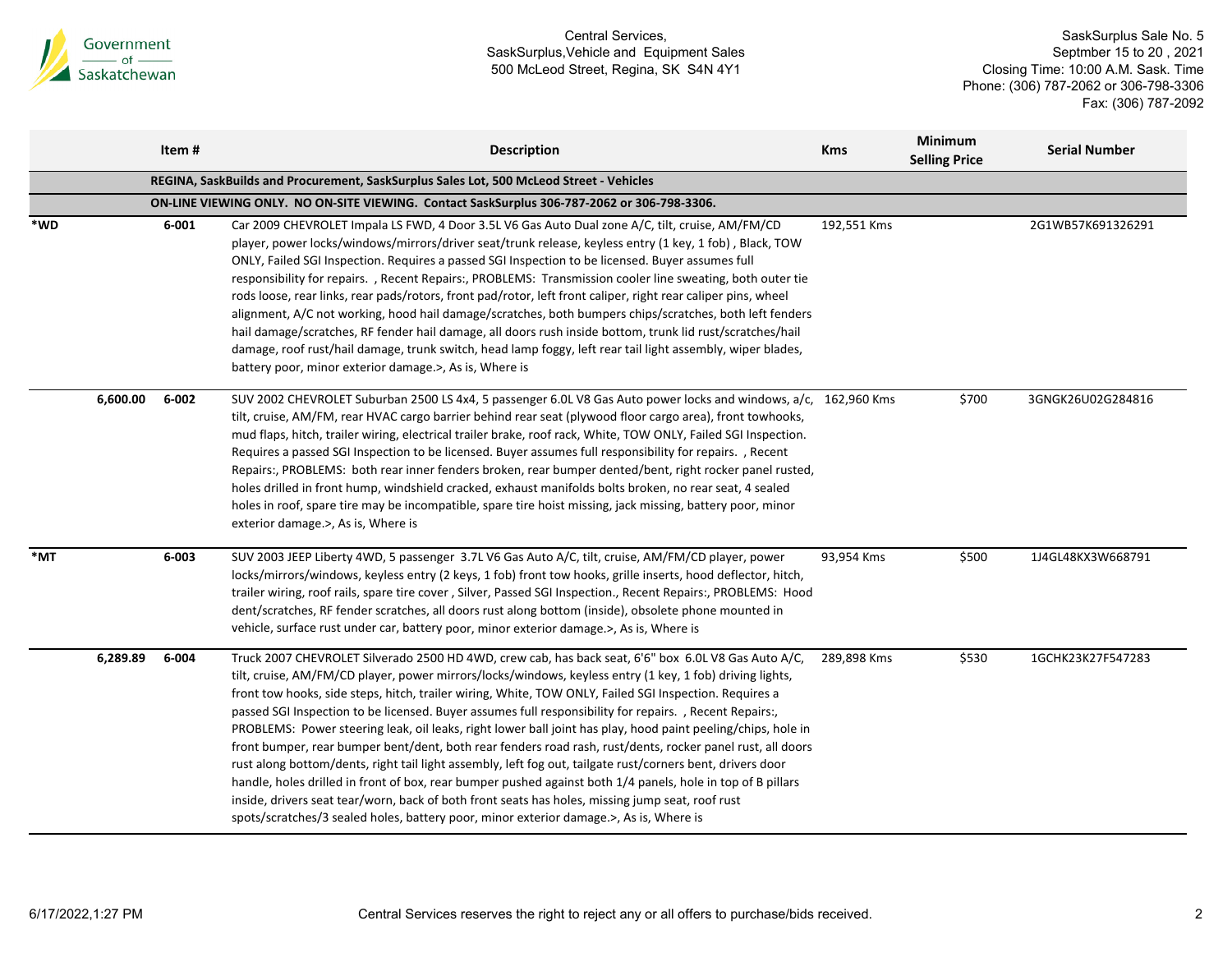

|          | Item # | <b>Description</b>                                                                                                                                                                                                                                                                                                                                                                                                                                                                                                                                                                                                                                                                                                                                                                                                                                                                                                                                                                                                                                                                                                  | <b>Kms</b>  | <b>Minimum</b><br><b>Selling Price</b> | <b>Serial Number</b> |
|----------|--------|---------------------------------------------------------------------------------------------------------------------------------------------------------------------------------------------------------------------------------------------------------------------------------------------------------------------------------------------------------------------------------------------------------------------------------------------------------------------------------------------------------------------------------------------------------------------------------------------------------------------------------------------------------------------------------------------------------------------------------------------------------------------------------------------------------------------------------------------------------------------------------------------------------------------------------------------------------------------------------------------------------------------------------------------------------------------------------------------------------------------|-------------|----------------------------------------|----------------------|
| 5,577.00 | 6-005  | Truck 2012 DODGE Ram 2500 4WD, crew cab, has back seat, 6'5" box 5.7L V8 Gas Auto A/C, tilt, cruise,<br>AM/FM/CD player, power heated mirrors/windows/locks grille inserts, front tow hooks, mud flaps, hitch,<br>trailer wiring, White, TOW ONLY, Failed SGI Inspection. Requires a passed SGI Inspection to be licensed.<br>Buyer assumes full responsibility for repairs. , Recent Repairs:, PROBLEMS: Exhaust manifold leaks,<br>steering shock, tie rod to pit, alignment out, front tires, battery hold down, hood dents, front bumper rust<br>spots, all fenders rust/dents, both left doors road rash/rust along bottom, both right doors dents/rust<br>spots, roof rust spots/dents/6 sealed holes, windshield stone bruise, right front head lamp, right plate<br>light, driver seat & back seat badly worn, RR cab corner dent, missing jump seat, hole in RF hump, rocker<br>panels rusted, battery poor, minor exterior damage.>, As is, Where is                                                                                                                                                      | 271,638 Kms | \$1,155                                | 3C6TD5CT2CG189309    |
| 2,924.00 | 6-006  | Van 2012 CHEVROLET Express AWD, Cargo Van 5.3L V8 Gas Auto A/C, tilt, cruise, AM/FM/CD player,<br>power locks & front windows, rear aux heat, 2 keys map box, cargo barrier, wood floor, shelving, beacon,<br>hitch, trailer wiring, electric trailer brake, White, TOW ONLY, Failed SGI Inspection. Requires a passed SGI<br>Inspection to be licensed. Buyer assumes full responsibility for repairs. , Recent Repairs:, PROBLEMS:<br>Engine blown, no motor, rear differential leaking, rear pads/rotors, upper valve train, bent push rod, tires<br>poor, windshield cracked, rust underneath rear, hood chips/dents, both bumpers stone chipped, LR fender<br>trim broken/ road rash, tailgate paint cracked, LF seat worn/cracked, roof small rust spots, spare tire loose<br>in back, battery poor, no first aid kit or fire extinguisher, brokem valve spring in box in cab, minor exterior<br>damage.>, As is, Where is                                                                                                                                                                                    | 192,446 Kms | \$970                                  | 1GCSHAF46C1130316    |
| 7,277.00 | 6-007  | Van 2009 CHEVROLET Express 1500 AWD, Cargo Van, 135 inch wheelbase 5.3L V8 Gas Auto A/C, tilt,<br>cruise, AM/FM radio, power locks hitch, trailer wiring, map box, computer stand, plywood floor, shelving,<br>electric trailer brake, strobe light (not working), rear heat, White, TOW ONLY, Failed SGI Inspection.<br>Requires a passed SGI Inspection to be licensed. Buyer assumes full responsibility for repairs. , Recent<br>Repairs:, PROBLEMS: Exhaust leak before the muffler, rear pads and rotors, alignment, key tumbler, hood<br>paint peeling, front bumper rust, rear bumper dented, chips, rear fenders paint peeling, roof small rust<br>spots, drip rail rust, left corner marker, plate light, 2 sealed holes in roof, windshield chips, no first aid kit,<br>no fire extinguisher, battery poor, parking lot dents and scratches.>, As is, Where is                                                                                                                                                                                                                                           | 171,971 Kms | \$1,010                                | 1GCFH154091153389    |
| 5,121.00 | 6-008  | Van 2009 CHEVROLET Express 1500 AWD, Cargo Van, 135" wheel base 5.3L V8 Gas Auto A/C, tilt, cruise,<br>AM/FM radio, power locks, 2 keys hitch, trailer wiring, electric trailer brake, map box, cargo barrier,<br>plywood floor, computer stand, White, TOW ONLY, Failed SGI Inspection. Requires a passed SGI Inspection<br>to be licensed. Buyer assumes full responsibility for repairs. , Recent Repairs:, PROBLEMS: TPMS light on,<br>e-brake not holding, rear drive shaft rear u joint loose, rear pads/rotors grooved, high mount out,<br>windshield cracked, driver's inside door handle broken, sliding door damaged, hood chips, dents, bumpers<br>pitted, dented, holes drilled, LF fender/LF door/tailgate paint peeling, RR fender large dent, rust, rocker<br>panels rusted, RR door rusted, driver's seat worn, driver's armrest broken, rear dome light out, holes<br>drilled in bumpers, 4 sealed holes in roof, roof small rust spots, spare tire loose/may be incompatible, no<br>first aid kit, no fire extinguisher, RF mud flap missing, battery poor, minor exterior damage.>, As is, Where | 223,621 Kms | \$960                                  | 1GCFH154091153568    |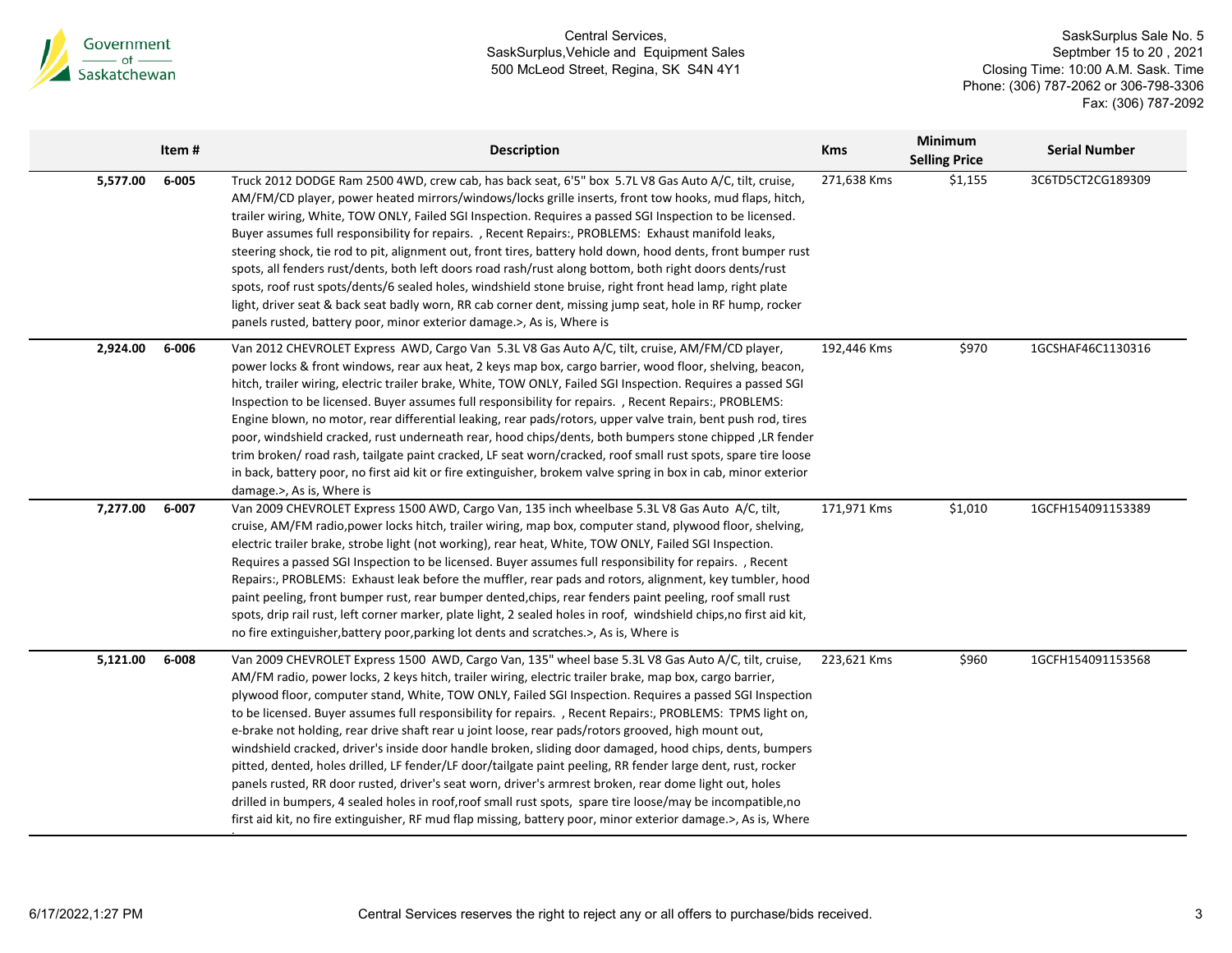

|          | Item #    | <b>Description</b>                                                                                                                                                                                                                                                                                                                                                                                                                                                                                                                                                                                                                                                                                                                                                                                                                                                                                                                                                              | <b>Kms</b>  | <b>Minimum</b><br><b>Selling Price</b> | <b>Serial Number</b> |
|----------|-----------|---------------------------------------------------------------------------------------------------------------------------------------------------------------------------------------------------------------------------------------------------------------------------------------------------------------------------------------------------------------------------------------------------------------------------------------------------------------------------------------------------------------------------------------------------------------------------------------------------------------------------------------------------------------------------------------------------------------------------------------------------------------------------------------------------------------------------------------------------------------------------------------------------------------------------------------------------------------------------------|-------------|----------------------------------------|----------------------|
| 8,492.00 | 6-009     | Van 2012 CHEVROLET Express 1500 AWD, Cargo Van 5.3L V8 Gas Auto A/C, tilt, cruise, AM/FM/CD player,<br>power locks/windows, rear aux heat, keyless entry (3 keys/2 fobs) 2 metal boxes removed - not attached<br>to vehicle, map box, cargo barrier, shelving, wood floor, hitch, trailer wiring, electric trailer brake, White,<br>TOW ONLY, Failed SGI Inspection. Requires a passed SGI Inspection to be licensed. Buyer assumes full<br>responsibility for repairs., Recent Repairs:, PROBLEMS: flange on exhaust midpipe leaking/noisy, both<br>front axle seals leaking, rear rotors/pads rusted/worn, front bumper/tailgate/right rocker panel rusted,<br>rear bumper bent/dented TPMS light on, tailgate/left rocker panel paint peeling, driver's seat<br>ripped/worn, no plate light, LR mud flap missing, 1 sealed hole in roof, battery poor, minor exterior<br>damage.>, As is, Where is                                                                           | 196,957 Kms | \$1,037                                | 1GCSHAF44C1134560    |
| 3,699.00 | $6 - 010$ | Van 2008 DODGE Caravan SXT FWD, 7 passenger, 2nd and 3rd row Stow & Go 3.3L V6 Gas Auto A/C,<br>cruise, tilt, AM/FM/CD player, power windows/locks/mirrors, brake pedal adjustment, remote keyless<br>entry (2 fobs) roof rack, Silver, TOW ONLY, Failed SGI Inspection. Requires a passed SGI Inspection to be<br>licensed. Buyer assumes full responsibility for repairs. , Recent Repairs: Recall W09 repaired, PROBLEMS:<br>Left front axle seal leaks, both outer tie rods, left inner tie rod, rear shocks, front & rear rotors, missing row<br>of seats, passenger front tire, tires 2/32 needs new tires, wipers, hood scratches/paint bubbling, both<br>bumpers chipped/scratched, RF and RR fenders rust spots, roof scratches, tailgate small dents, windshield<br>chips, LF seat ripped, cushion soft, RR seat trim loose, battery poor, parking lot dents and scratches.>, As<br>is, Where is                                                                      | 192,529 Kms | \$500                                  | 2D8HN44H38R785970    |
| 5,137.00 | $6 - 011$ | Van 2009 DODGE Grand Caravan FWD, Cargo Van 3.3L V6 Gas Auto A/C, tilt, cruise, AM/FM/CD player,<br>power front windows/mirrors/locks computer stand, map box, cargo barrier, steel floors, shelving, hitch,<br>roof rack with beacon, handle mounted to tailgate, White, TOW ONLY, Failed SGI Inspection. Requires a<br>passed SGI Inspection to be licensed. Buyer assumes full responsibility for repairs., Recent Repairs: Recall<br>W09 repaired, PROBLEMS: Engine oil low on fluid, power steering return hose leaking, TMPS light, front<br>brake pads worn out, front washers inoperable, front washer hose broken, hood paint peeling, both<br>bumpers cracked/scratched, RF fender dented, RF door paint chipping at top, windshield small chips, RR<br>door rust, driver seat worn/holes, right visor worn, 2 sealed holes in roof, battery poor, parking lot dents<br>and scratches, minor exterior damage.>, As is, Where is                                       | 75,437 Kms  | \$1,376                                | 2D4HN11E09R683408    |
| 4,907.00 | $6 - 012$ | Van 2008 DODGE Grand Caravan FWD, Cargo Van 3.3L V6 Gas Auto A/C, tilt, cruise, AM/FM/CD player,<br>power front windows, power locks map box, cargo barrier, steel floor, roof rack with beacon-condition<br>unknown, shelving, hitch, handle mounted to roof at rear, box of 10 blue parts bins for shelving, >, White,<br>TOW ONLY, Failed SGI Inspection. Requires a passed SGI Inspection to be licensed. Buyer assumes full<br>responsibility for repairs., Recent Repairs: Recall W09 repaired, instruments, gauges, PROBLEMS:<br>Undercarriage damage, crossover pipe, hood paint bubbling/peeling/hail damage, LF bumper cracked, both<br>bumpers chipped, RF fender rusted, LF door missing molding, roof rusted/hail damage/3 holes sealed,<br>tailgate inside panel missing trim, windshield chipped, cracked top right corner, driver rubber floor mat<br>worn, tires soon, battery poor, parking lot dents and scratches, minor exterior damage.>, As is, Where is | 115,392 Kms | \$1,250                                | 1D4HN11H08B143886    |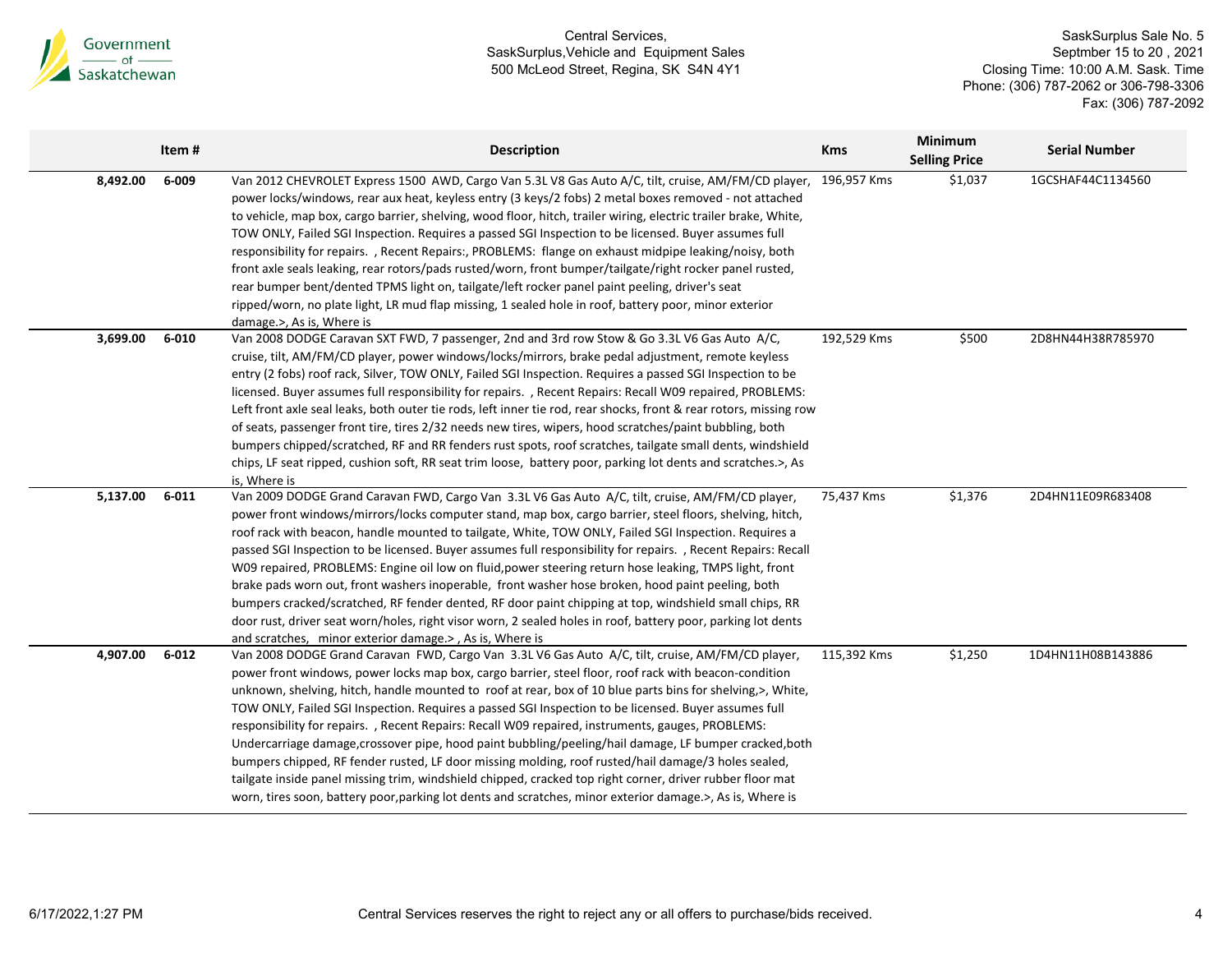

|          | Item#     | <b>Description</b>                                                                                                                                                                                                                                                                                                                                                                                                                                                                                                                                                                                                                                                                                                                                                                                                                                             | <b>Kms</b>  | <b>Minimum</b><br><b>Selling Price</b> | <b>Serial Number</b> |
|----------|-----------|----------------------------------------------------------------------------------------------------------------------------------------------------------------------------------------------------------------------------------------------------------------------------------------------------------------------------------------------------------------------------------------------------------------------------------------------------------------------------------------------------------------------------------------------------------------------------------------------------------------------------------------------------------------------------------------------------------------------------------------------------------------------------------------------------------------------------------------------------------------|-------------|----------------------------------------|----------------------|
| 5,300.00 | $6 - 013$ | Van 2008 DODGE Grand Caravan FWD, Cargo Van 3.3L V6 Gas Auto A/C, tilt, cruise, AM/FM/CD player,<br>power front windows/mirrors/locks map box, cargo barrier, shelving, steel floor, roof rack with beacon<br>step mounted to rear bumper, handle mounted to tailgate, hitch, White, TOW ONLY, Failed SGI Inspection.<br>Requires a passed SGI Inspection to be licensed. Buyer assumes full responsibility for repairs. , Recent<br>Repairs: Recall W09 repaired, PROBLEMS: Check engine, battery dead needs replacing, windshield<br>cracked, hood hail damage, front bumper cracked, rear bumper scratches, LR fender small dent, tailgate<br>large dent, RR wheel cover broken, high mount brake light, 2 sealed holes in roof, minor exterior<br>express and 11/horaic                                                                                    | 71,411 Kms  | \$1,350                                | 1D4HN11H88B172715    |
| 5,751.00 | 6-014     | Van 2009 DODGE Grand Caravan FWD, Cargo Van 3.3L V6 Gas Auto A/C, tilt, cruise, AM/FM/CD player,<br>power front windows/mirrors/power locks map box, cargo barrier, steel floor, shelving, with 4 blue bins,<br>roof rack, with beacon-unknown condition, rear step mounted to hitch,, White, TOW ONLY, Failed SGI<br>Inspection. Requires a passed SGI Inspection to be licensed. Buyer assumes full responsibility for repairs. ,<br>Recent Repairs: Recall W09 repaired, PROBLEMS: Transmission leak, rear shocks, rear rotors, brakes noisy,<br>hood paint bubbling, front bumper cracked, hole in front bumper skirt, RR door dented, roof rust spots/3<br>holes sealed, tailgate dented/rust spot, windshield chips, LR tail light lens broken, 2 holes in front floor<br>board, battery poor, parking lot dents and scratches.>, As is, Where is        | 64,731 Kms  | \$1,351                                | 2D4HN11E99R617651    |
| 2,599.00 | $6 - 015$ | Van 2009 DODGE Grand Caravan SE FWD, 7 passenger Stow-n-Go (rear seat only) 3.3L V6 Gas Auto A/C,<br>tilt, cruise, AM/FM/CD player, power mirrors/locks/front windows, rear HVAC, keyless entry (1 fob), Red,<br>TOW ONLY, Failed SGI Inspection. Requires a passed SGI Inspection to be licensed. Buyer assumes full<br>responsibility for repairs., Recent Repairs:, PROBLEMS: Transmission cooler lines, coolant crossover<br>rusted, rear pads/rotors, alignment out, tires poor/separating, hood scratches/dents/chips, rear bumper<br>cracked/scratches, both left fenders rusted/scratches/chips, all doors dents/scratches, tailgate glass<br>scratched, front wipers, rear wiper blade, wheel wrench missing, battery poor, no first aid kit or fire<br>extinguiser, minor exterior damage.>, As is, Where is                                         | 220,118 Kms | \$526                                  | 2D8HN44EX9R641517    |
| 5,177.00 | 6-016     | Van 2007 DODGE Grand Caravan, 7 passenger Stow-n-Go (2nd row & 3rd row seats) FWD 3.3L V6 Gas Auto 45,158 Kms<br>Dual zone A/C, tilt, cruise, AM/FM/CD player, rear HVAC, power front windows/side<br>vent/windows/mirrors/locks, keyless entry, 2 key fobs, Cargo barrier, beacon (condition unknown), jack,<br>wheel wrench (cover broken), White, TOW ONLY, Failed SGI Inspection. Requires a passed SGI Inspection<br>to be licensed. Buyer assumes full responsibility for repairs., Recent Repairs:, PROBLEMS: power steering<br>rack leaking, front & rear wipers, rear wiper spray, battery hold down, exhaust hanger, hood rust spot,<br>front bumper scratches, LF door rust along inside bottom, roof rust spots, battery poor, rust underneath,<br>tires cracked, minor exterior damage, no first aid kit, no fire extinguisher >, As is, Where is |             | \$660                                  | 1D4GP24E77B213671    |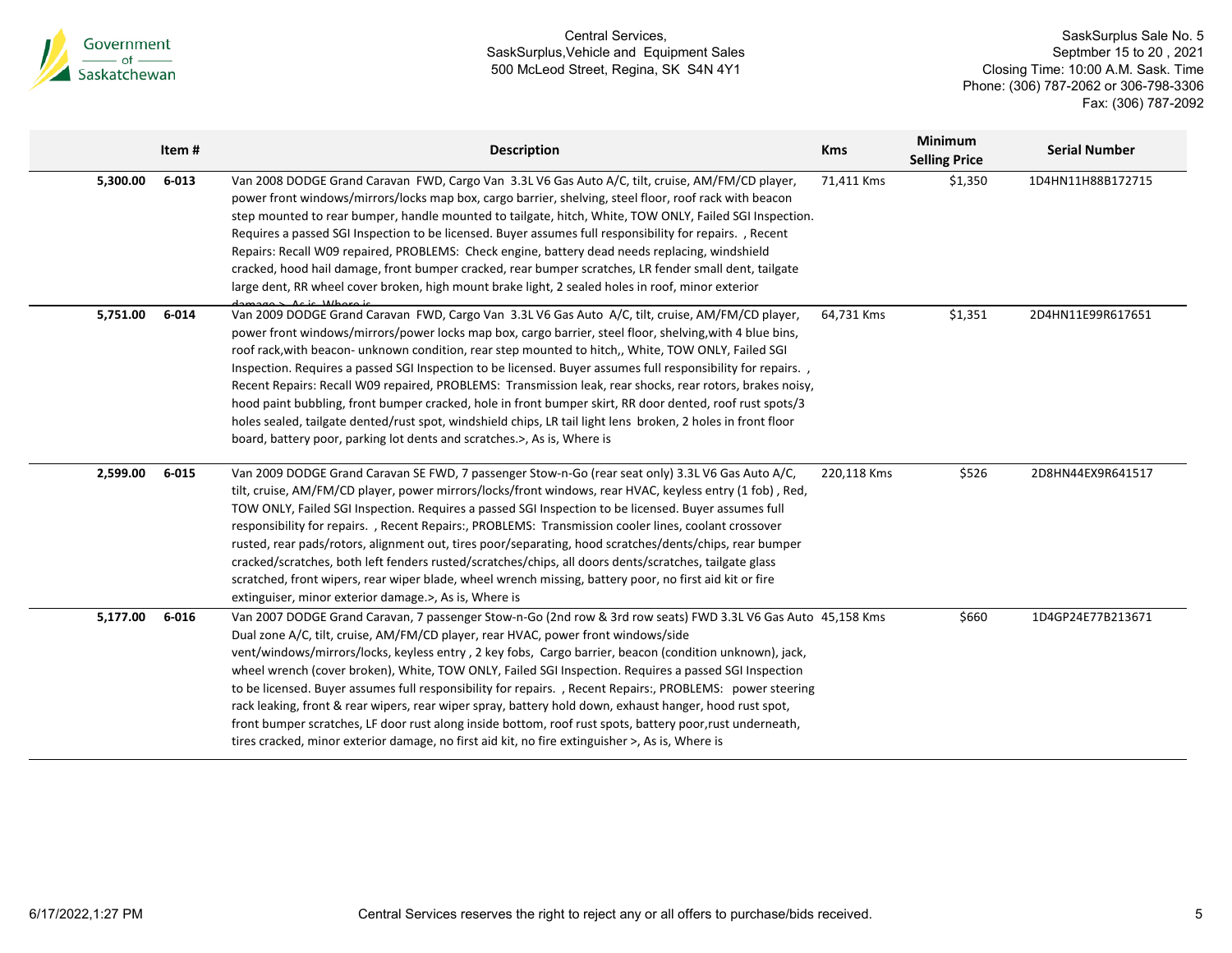

|          | Item #    | <b>Description</b>                                                                                                                                                                                                                                                                                                                                                                                                                                                                                                                                                                                                                                                                                                                                                                                                                                                                                                                                                                                                                                                                                                                       | <b>Kms</b>  | <b>Minimum</b><br><b>Selling Price</b> | <b>Serial Number</b> |
|----------|-----------|------------------------------------------------------------------------------------------------------------------------------------------------------------------------------------------------------------------------------------------------------------------------------------------------------------------------------------------------------------------------------------------------------------------------------------------------------------------------------------------------------------------------------------------------------------------------------------------------------------------------------------------------------------------------------------------------------------------------------------------------------------------------------------------------------------------------------------------------------------------------------------------------------------------------------------------------------------------------------------------------------------------------------------------------------------------------------------------------------------------------------------------|-------------|----------------------------------------|----------------------|
| 4,176.75 | $6 - 017$ | Van 2008 DODGE Grand Caravan CV FWD, Cargo Van 3.3L V6 Gas Auto A/C, tilt, cruise, AM/FM/CD player, 105,345 Kms<br>power locks/front windows/mirrors computer stand, map box, cargo barrier, shelving, metal floor in rear,<br>roof rack with beacon- condition unknown, White, TOW ONLY, Failed SGI Inspection. Requires a passed SGI<br>Inspection to be licensed. Buyer assumes full responsibility for repairs. , Recent Repairs: Recall W09<br>repaired, indicator lamps, PROBLEMS: Check engine light (P0300) random misfire, rough idle, plugs &<br>wires, all tires worn & separating, right tail light assembly, windshield cracked, beacon light not working,<br>hood paint bubbling, both bumpers scrapes/chips, LF and LR fenders rust/chips/dents, RF fender rust, both<br>left doors dents/bent at bottom, RR door paint worn at top, roof small rust spots/dent/3 sealed<br>holes, tailgate chips, scratches, holes in top molding, battery poor, parking lot dents and scratches, minor                                                                                                                                  |             | \$1,400                                | 1D4HN11H18B172720    |
| 2,089.89 | $6 - 018$ | Van 2007 FORD E350 RWD 5.4L V8 Gas Auto A/C, tilt, cruise, AM/FM radio, power front windows & locks,<br>rear HVAC, 4 keys hitch with receiver & pin, trailer wiring, White, TOW ONLY, Failed SGI Inspection.<br>Requires a passed SGI Inspection to be licensed. Buyer assumes full responsibility for repairs. , Recent<br>Repairs:, PROBLEMS: Large oil leak, power steering leak, inner tie rod, right upper ball joint, rear rotors,<br>missing seat belts, 2 back seats broken, rocker panels rust, both bumpers rust, all fenders rust/road rash,<br>both front doors rust along bottom, all seats soiled, back rests on bench seats are bent, 1st bench seat has<br>a hole, roof rust at top of windshield & drip rails, no fire extinguisher/first aid kit, battery poor, minor<br>exterior damage.>, As is, Where is                                                                                                                                                                                                                                                                                                            | 207,540 Kms | \$562                                  | 1FBSS31L97DB24983    |
| 7,053.00 | 6-019     | Van 2004 GMC Savana 3500 RWD, Cargo Van, with man lift 6.0L V8 Gas Auto A/C, tilt, cruise, AM/FM,<br>electric trailer brake, trailer wiring heavy duty rear bumper, pintle hook, ladder, Warwick ladder/telelift<br>with beacon (good condition), generator compartment, map box, cargo barrier, plywood floor, shelving,<br>boxes for batteries, computer stand, propane extended bumper, White, TOW ONLY, Failed SGI Inspection.<br>Requires a passed SGI Inspection to be licensed. Buyer assumes full responsibility for repairs. , Recent<br>Repairs:, PROBLEMS: engine oil cooler lines leaking, LR tire steel cords, front wheel alignment out, backup<br>alarm disconnected, pintle hitch seized, front bumper badly rusted, RR fender/right rocker<br>panel/passenger's door rusted, hood dented, driver's door/tailgate paint peeling, front beacon light not<br>working, front mud flaps poor, spare tire missing, wheel wrench missing, driver's seat worn with frame<br>visible, knob for dashlight dimmer missing, washer nozzles broken, 2 sealed holes in roof, battery poor,<br>minor exterior damage>, As is, Where is | 118,053 Kms | \$4,225                                | 1GTHG35U641220514    |
| 7,024.00 | 6-020     | Van 2006 GMC Savana 3500 RWD 6.0L V8 Gas Auto A/C, tilt, cruise, AM/FM radio, power locks, no auxilary 125,024 Kms<br>heater Telelift aerial man lift (max capacity 300 lbs - condition unknown), semi annual inspection records in<br>vehicle, mud flaps, compressor compartment, map box, computer stand, beacon, shelving, wooden floor,<br>HD rear bumper, pintel hook, trailer wiring, rear trailer brake, ladder mounted at rear, White, TOW ONLY,<br>Failed SGI Inspection. Requires a passed SGI Inspection to be licensed. Buyer assumes full responsibility for<br>repairs., Recent Repairs:, PROBLEMS: Engine oil cooler lines leaking oil, rear transmission seal leaking,<br>steering box leaking oil, rear tires cracking, center brake light not working, drivers seat badly worn/frame<br>visible, left side mirror broken, hood dents/scratches/chips, front bumper chips/scratches, both rear<br>fenders rust, right rocker panel rust/dent, LR door rust, both right doors paint peeling, RR sliding door                                                                                                             |             | \$3,950                                | 1GTHG35U961240100    |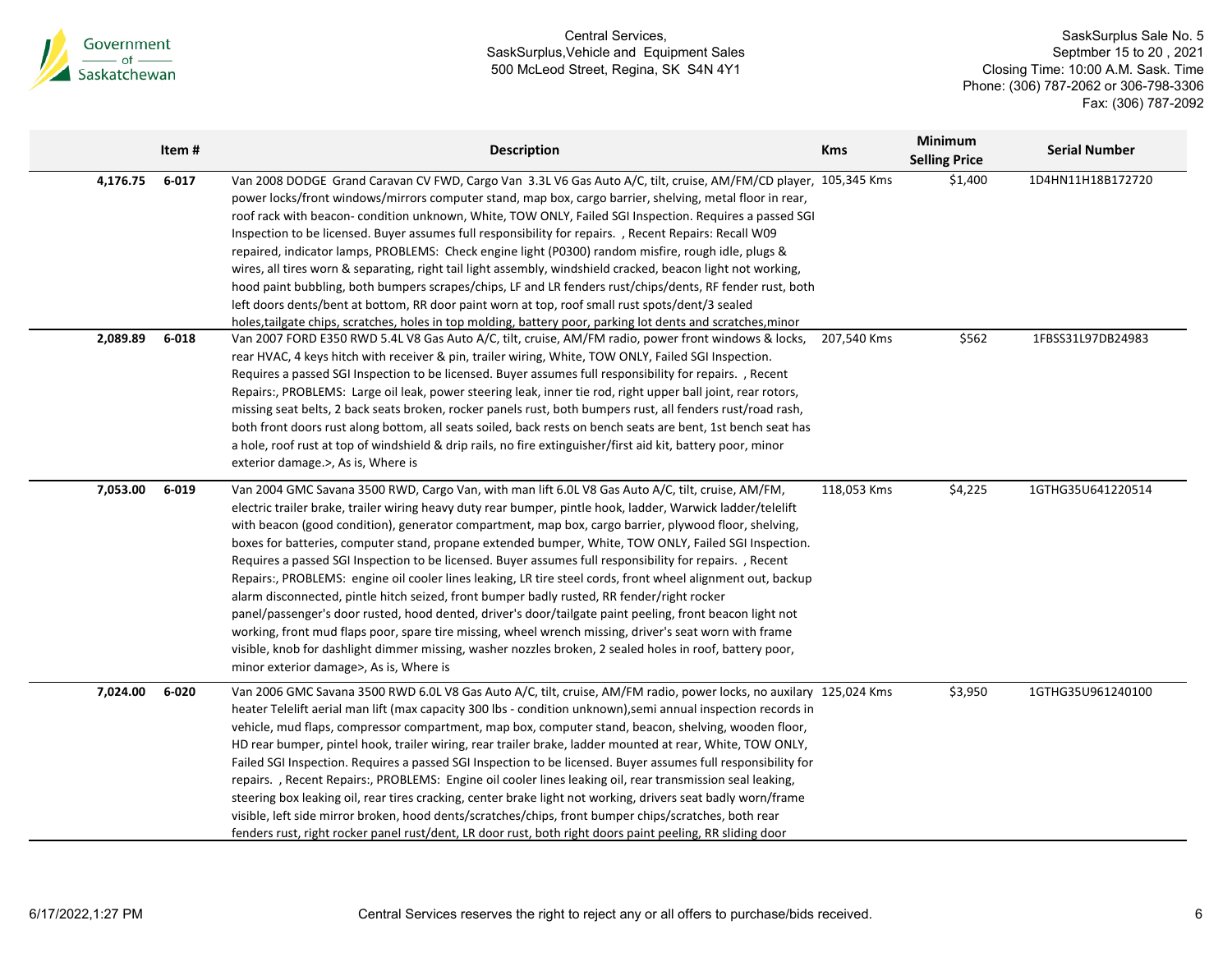

|          | Item#     | <b>Description</b>                                                                                                                                                                                                                                                                                                                                                                                                                                                                                                                                                                                                                                                                                                                                                                                                                                                                                  | <b>Kms</b>  | <b>Minimum</b><br><b>Selling Price</b> | <b>Serial Number</b> |
|----------|-----------|-----------------------------------------------------------------------------------------------------------------------------------------------------------------------------------------------------------------------------------------------------------------------------------------------------------------------------------------------------------------------------------------------------------------------------------------------------------------------------------------------------------------------------------------------------------------------------------------------------------------------------------------------------------------------------------------------------------------------------------------------------------------------------------------------------------------------------------------------------------------------------------------------------|-------------|----------------------------------------|----------------------|
| *MT      | $6 - 021$ | Van 2008 DODGE Grand Caravan FWD 3.3L V6 Gas Auto A/C, tilt, cruise, AM/FM/CD player, power front<br>windows & mirrors map box, cargo barrier, roof rack with beacon, rear roof handle, hitch, steel floor,<br>shelving, White, Passed SGI Inspection., Recent Repairs: Recall W09 repaired, PROBLEMS: Rear rotors,<br>cross over tube, front tires poor, rear bumper crack/chips, LF fender scratches, RF fender missing lower<br>molding/rust, RR door scratched, tailgate window scratched, LF seat worn, 2 sealed holes in roof, battery<br>poor, missing front mud flaps, minor exterior damage.>, As is, Where is                                                                                                                                                                                                                                                                             | 94,539 Kms  | \$1,550                                | 1D4HN11H28B139922    |
| 5,300.00 | $6 - 022$ | Van 2009 DODGE Grand Caravan FWD 3.3L V6 Gas Auto A/C, tilt, cruise, AM/FM/CD player, power front<br>windows/mirrors/locks map box, computer stand, cargo barrier, shelving, steel floor, step attached to<br>hitch, handle attached to tailgate, roof rack with beacon, White, TOW ONLY, Failed SGI Inspection.<br>Requires a passed SGI Inspection to be licensed. Buyer assumes full responsibility for repairs. , Recent<br>Repairs: Recall W09 repaired, PROBLEMS: Front & rear rotors, alignment, rear tires poor, front tire soon<br>3rd brake light out, driver seat ripped/foam showing, hood scratches/dents, both bumpers chips,<br>scratches, LR & RR fenders rusting, RR door paint chipped at top/rusting/dents, 2 holes in roof, tailgate<br>glass scratched, windshield chips, front bumper cover cracked, battery PO562 low, parking lot dents and<br>scratches.>, As is, Where is | 82,086 Kms  | \$1,350                                | 2D4HN11E39R617631    |
| 4,024.00 | $6 - 023$ | Van 2009 DODGE Grand Caravan CV FWD 3.3L V6 Gas Auto A/C, tilt, cruise, AM/FM/CD player, power<br>mirrors/front windows/locks computer stand, map box, ladder rack with beacon, hitch, cargo barrier, steel<br>floor, shelving, handle mounted on top of tailgate, White, TOW ONLY, Failed SGI Inspection. Requires a<br>passed SGI Inspection to be licensed. Buyer assumes full responsibility for repairs. , Recent Repairs: Recall<br>W09 repaired, PROBLEMS: All rotors noisy/pulsation, oil change needed, heater speed switch, windshield<br>cracked, hood paint poor/bubbling, front bumper cracked/hole, rear bumper scratched, tailgate rust spots,<br>washer fluid low, 3 sealed holes in roof, battery poor, RF seat stained, parking lot dents and scratches.>,<br>As is, Where is                                                                                                     | 124,194 Kms | \$1,450                                | 2D4HN11E19R683403    |
|          |           | REGINA, SaskBuilds and Procurement, SaskSurplus Sales Lot, 500 McLeod Street - Miscellaneous Items and Equipment.                                                                                                                                                                                                                                                                                                                                                                                                                                                                                                                                                                                                                                                                                                                                                                                   |             |                                        |                      |
|          |           | ON-LINE VIEWING ONLY. NO ON-SITE VIEWING. Contact SaskSurplus 306-787-2062 or 306-798-3306.                                                                                                                                                                                                                                                                                                                                                                                                                                                                                                                                                                                                                                                                                                                                                                                                         |             |                                        |                      |
| 10.01    | $6 - 101$ | 24 Hour Control Paragon model 4005-005, max load 40 amp,,,,, New - Unused                                                                                                                                                                                                                                                                                                                                                                                                                                                                                                                                                                                                                                                                                                                                                                                                                           |             | \$1                                    | TD-1749-00           |
| 30.99    | $6 - 102$ | Air Cylinders Lot of 3 Bimba, Speedair Stainless steel, threaded one end, 8 inches long, with pin at one<br>end, 1 1/2 " diameter , , , , , New                                                                                                                                                                                                                                                                                                                                                                                                                                                                                                                                                                                                                                                                                                                                                     |             | $\overline{\$1}$                       | SR-175-DP            |
| 40.00    | $6 - 103$ | Artificial Plants Lot of 10 Plastic, with pots various sizes and colours, 33 inches to 72 inches,,,,, Fair                                                                                                                                                                                                                                                                                                                                                                                                                                                                                                                                                                                                                                                                                                                                                                                          |             | \$1                                    |                      |
| 40.00    | $6 - 104$ | Artificial Plants Lot of 11 Plastic, with pots various sizes and colours, 9 inches to 72 inches , , , , , Fair                                                                                                                                                                                                                                                                                                                                                                                                                                                                                                                                                                                                                                                                                                                                                                                      |             | \$1                                    |                      |
| 9.05     | $6 - 105$ | Battery Back Up Belkin 750VA, unsure if operational,,,,, Fair                                                                                                                                                                                                                                                                                                                                                                                                                                                                                                                                                                                                                                                                                                                                                                                                                                       |             | \$1                                    |                      |
| 41.00    | 6-106     | Battery Charger Motomaster, Model 011-1586-4 Start, battery/alt, tester, 2/20/55 amp, 150 amp<br>engine start, with timer,,,,, Poor                                                                                                                                                                                                                                                                                                                                                                                                                                                                                                                                                                                                                                                                                                                                                                 |             | \$20                                   |                      |
| 70.00    | $6 - 107$ | Battery Charger Schumacher SF4022 charger, tester, starter, 2/10/40/100/200 amp, with timer,,,,,<br>Poor                                                                                                                                                                                                                                                                                                                                                                                                                                                                                                                                                                                                                                                                                                                                                                                            |             | \$20                                   |                      |
|          |           |                                                                                                                                                                                                                                                                                                                                                                                                                                                                                                                                                                                                                                                                                                                                                                                                                                                                                                     |             |                                        |                      |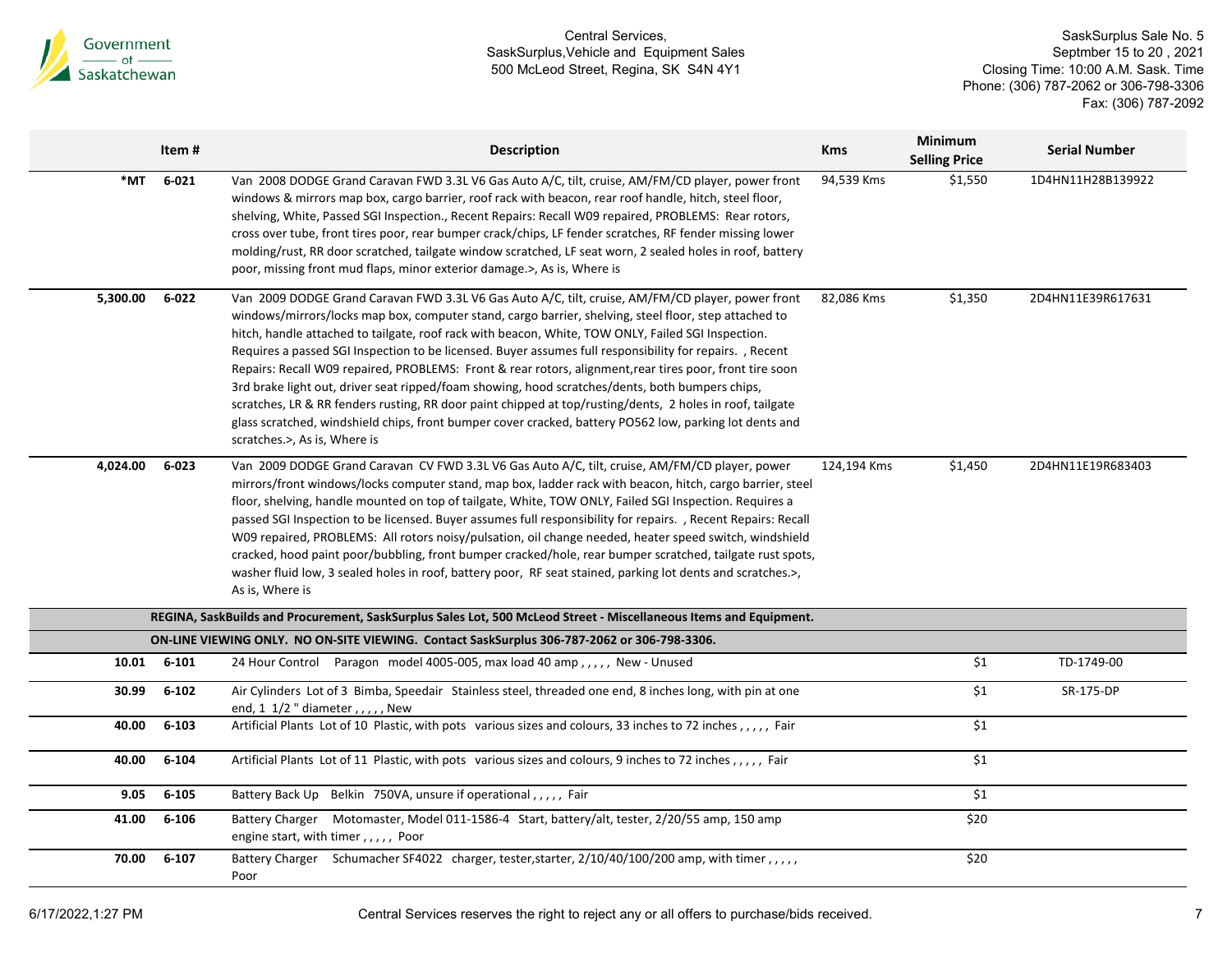

SaskSurplus Sale No. 5 Septmber 15 to 20 , 2021 Closing Time: 10:00 A.M. Sask. Time Phone: (306) 787-2062 or 306-798-3306 Fax: (306) 787-2092

|               | Item#     | <b>Description</b>                                                                                                                                                                                                                                                                                                                                                                                                                                                                                                                                 | <b>Kms</b> | <b>Minimum</b><br><b>Selling Price</b> | <b>Serial Number</b> |
|---------------|-----------|----------------------------------------------------------------------------------------------------------------------------------------------------------------------------------------------------------------------------------------------------------------------------------------------------------------------------------------------------------------------------------------------------------------------------------------------------------------------------------------------------------------------------------------------------|------------|----------------------------------------|----------------------|
| 40.00         | $6 - 108$ | Battery Charger with Cart Solar 560, metal with pneumatic wheels charger, tester, starter, 60/40/6 amp,<br>with timer,,,,, Poor                                                                                                                                                                                                                                                                                                                                                                                                                    |            | \$20                                   |                      |
| <b>No Bid</b> | 6-109     | Bearings Lot of 2 Torrington, Ingersoll-Rand 1-1/2 inch ball bearing, 1/2 inch deep; 1-1/2 inch x 2 1/4<br>inch deep, ball bearing,,,,, New - Unused                                                                                                                                                                                                                                                                                                                                                                                               |            | \$1                                    |                      |
| 8.00          | $6 - 110$ | Bolts, Nuts, Washers Lot of 21 Miscellaneous 1/4 to 3 1/2 inch, pan, philips, robertson, flatheads, some<br>full boxes, some partial, all in new condtion,,,,,,Good                                                                                                                                                                                                                                                                                                                                                                                |            | \$1                                    |                      |
| 7.03          | $6 - 111$ | Brass weights Lot of 2 2 brass weights in wooden box with leather handle 9" WX 4"DX 4 3/4 " H,<br>varnished,,,,,Good                                                                                                                                                                                                                                                                                                                                                                                                                               |            | \$1                                    |                      |
| 1.27          | $6 - 112$ | Breaker lock Lot of 2 Cutler-Hammer SMCU 150D,,,,, New in Box                                                                                                                                                                                                                                                                                                                                                                                                                                                                                      |            | \$1                                    | 1261CUG07            |
| <b>No Bid</b> | $6 - 113$ | Bulbs Lot of 17 Sylvania E17 medium, ballast S55,,,,, New - Unused                                                                                                                                                                                                                                                                                                                                                                                                                                                                                 |            | \$1                                    |                      |
| 3.00          | $6 - 114$ | Bulbs Lot of 28 Sylvania, Philips, Litemor 9-67510 s68, 4 ET 2315, 9-25 Watt Philips, blue, 2-100 Watt<br>Rough Service, Philips, 2- Sylvania 100 watt, Rough Service, 2- Litemor 100 Watt, Long life, ,,,,, Good                                                                                                                                                                                                                                                                                                                                  |            | \$1                                    |                      |
| <b>No Bid</b> | $6 - 115$ | Bulbs Lot of 8 Sylvania, Philips, Lumalux 2-ED 37 mercury bulb, 2-ET 23.5, 1-ED 28, 1-Lumalux 568<br>Sylvania, 2-C E 26, 125 Watt Philips, , New - Unused                                                                                                                                                                                                                                                                                                                                                                                          |            | \$1                                    |                      |
| <b>No Bid</b> | $6 - 116$ | Bulbs Lot of 26 Sylvania, Sunlux, Philips, Westinghouse Ceramalux, Panasonic, Haskelite 4-ET18<br>Sylvania, 1- LU250 Sunlux, 1-Lumaluv S62, Sylvania, 1-Ceramalux, 150Watt 50 Volt, Philips, 6- LU150 55<br>Volt, Sylvania, 2- Ceramalux C150 S55 Westinghouse, 1-20 Watt reflector flood LED, Philips, 1-LED 60 watt<br>Sylvania, 2-100 watt, incandescent 1-A18 LED Blue, 1-25 watt philips, blue, 2-120 volt TCP Blue, 1-EPA<br>13 E 500L Panasonic, 1- A23 Haskelite, 150W 230 Volt, Philips, 1- philips 50Watt 230 Volt,,,,,, New -<br>Unused |            | \$1                                    |                      |
| <b>No Bid</b> | $6 - 117$ | Bulbs Lot of 68 Westinghouse 11-L56 electrical interlock, 2 NO Pole 3 L56 Electrical interlock, universal<br>pole, 13-Type OT light lens red, 8- Type OT Light lens Red, 8- OT3 light lens, green, 7- OT4 light lens, amber,<br>4- OTITG pilot light with transformer, 13- push to test light, 240 volt AC OTPG, 1- push button<br>accessorories, OT2PG,,,,,, New - Unused                                                                                                                                                                         |            | \$1                                    |                      |
| 12.75         | $6 - 118$ | Canvas Painting Flower Painting 29"  x 53"w with frame. Painted by S. Hilton,,,,,, Fair                                                                                                                                                                                                                                                                                                                                                                                                                                                            |            | \$1                                    |                      |
| 5.00          | $6 - 119$ | Canvas Painting Water/Wave Painting 30"  x 42"w, with frame. Painted by Anderson,,,,,, Good                                                                                                                                                                                                                                                                                                                                                                                                                                                        |            | \$1                                    |                      |
| 10.75         | $6 - 120$ | Cart Metal 46WX82LX41H, 2 fixed 2 Swivel casters, with hitch blue, , , , , Fair                                                                                                                                                                                                                                                                                                                                                                                                                                                                    |            | \$1                                    |                      |
| 7.25          | $6 - 121$ | Cart Stainless steel 24WX38LX37H, 3 shelves, 2 swivel casters, 2 fixed, ,,,,, Fair                                                                                                                                                                                                                                                                                                                                                                                                                                                                 |            | \$1                                    |                      |
| 42.69         | $6 - 122$ | Cart Stainless steel 30 1/2 WX 41 1/2 LX 36H, 2 shelves, 2 swivel casters, 2 fixed casters, , , , , , Fair                                                                                                                                                                                                                                                                                                                                                                                                                                         |            | \$1                                    |                      |
| 14.95         | $6 - 123$ | Cart Stainless steel 32WX45LX41H, 2 shelves, 2 swivel casters, 2 fixed, hitch and ball, , , , , , Fair                                                                                                                                                                                                                                                                                                                                                                                                                                             |            | \$1                                    |                      |
| <b>No Bid</b> | $6 - 124$ | Cart Wood 22" w x 50"  x 30"h, 2 swivel casters, 2 fixed, pink,,,,, Fair                                                                                                                                                                                                                                                                                                                                                                                                                                                                           |            | \$1                                    |                      |
| <b>No Bid</b> | 4-197     | Cart Wooden 20.5"W x 40"L x 37"H, all swivel casters, white,,,,, Fair                                                                                                                                                                                                                                                                                                                                                                                                                                                                              |            | \$1                                    |                      |
| <b>No Bid</b> | $6 - 125$ | Cart Wooden 22 1/2 WX 41LX 40H, platform, 2 swivel casters, 2 fixed, brown, , , , , , Fair                                                                                                                                                                                                                                                                                                                                                                                                                                                         |            | \$1                                    |                      |
| 2.25          | $6 - 126$ | Cart Wooden 22 1/2 WX 52LX 37H, platform, 2 swivel casters, 2 fixed, brown,,,,,, Fair                                                                                                                                                                                                                                                                                                                                                                                                                                                              |            | \$1                                    |                      |
|               |           |                                                                                                                                                                                                                                                                                                                                                                                                                                                                                                                                                    |            |                                        |                      |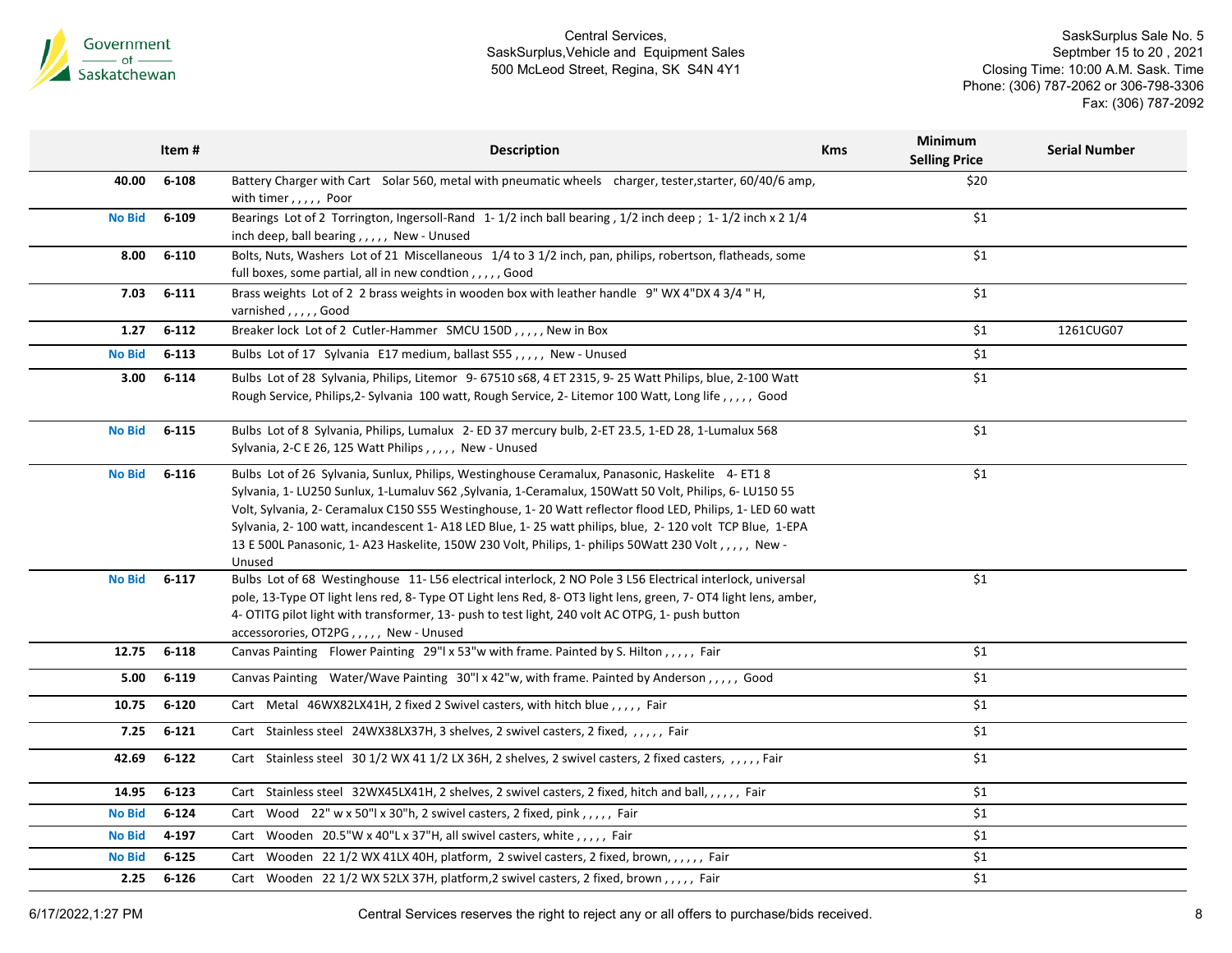

SaskSurplus Sale No. 5 Septmber 15 to 20 , 2021 Closing Time: 10:00 A.M. Sask. Time Phone: (306) 787-2062 or 306-798-3306 Fax: (306) 787-2092

|               | Item#     | <b>Description</b>                                                                                                                                                                                                                                                                                        | <b>Kms</b> | Minimum<br><b>Selling Price</b> | <b>Serial Number</b>                                                                                           |
|---------------|-----------|-----------------------------------------------------------------------------------------------------------------------------------------------------------------------------------------------------------------------------------------------------------------------------------------------------------|------------|---------------------------------|----------------------------------------------------------------------------------------------------------------|
| <b>No Bid</b> | $6 - 127$ | Cart Wooden 23WX48LX50H, 2 shelves, 2 swivel casters, 2 fixed, brown,,,,, Fair                                                                                                                                                                                                                            |            | \$1                             |                                                                                                                |
| 6.37          | $6 - 128$ | Cart Wooden 23WX50 1/2 L X 40H, platform, 2 swivel casters, 2 fixed, blue, ,,,,, Fair                                                                                                                                                                                                                     |            | \$1                             |                                                                                                                |
| <b>No Bid</b> | $6 - 129$ | Cart Wooden 24WX48LX50H, platform, 2 swivel casters, 2 fixed, 2 shelves, 1 drawer, brown,,,,, Fair                                                                                                                                                                                                        |            | \$1                             |                                                                                                                |
| <b>No Bid</b> | $6 - 130$ | Cart Wooden 25WX48LX50H, platform, 2 shelves, 2 swivel casters, 2 fixed, brown,,,,, Fair                                                                                                                                                                                                                  |            | \$1                             |                                                                                                                |
| <b>No Bid</b> | $6 - 131$ | Cart Wooden 25WX54LX54H, platform, 2 shelves, 2 swivel casters, 2 fixed, brown,,,,, Fair                                                                                                                                                                                                                  |            | \$1                             |                                                                                                                |
| 5.25          | $6 - 132$ | Cart Wooden 32WXX60Lx30 1/2 H, 6 wheels, 4 swivel, brown,,,,, Fair                                                                                                                                                                                                                                        |            | \$1                             |                                                                                                                |
| <b>No Bid</b> | 4-199     | Cart Wooden 36"L x 24"W x 52"H, 2 shelves, swivel casters, brown,,,,,Good                                                                                                                                                                                                                                 |            | \$1                             |                                                                                                                |
| <b>No Bid</b> | $5 - 125$ | Cart Wood 22"w x 48"l x 37"h, 2 caster wheels, 2 fixed wheels, metal handle, worn, scuffed, ,,,,, Fair                                                                                                                                                                                                    |            | \$1                             |                                                                                                                |
| 10.00         | 4-201     | CD Player JVC model XL-FZ158BK 5-disc CD changer, unsure if operational,,,,, Poor                                                                                                                                                                                                                         |            | \$1                             |                                                                                                                |
| <b>No Bid</b> | 4-202     | CD/Cassette Player Sharp unsure if operational,,,,, Poor                                                                                                                                                                                                                                                  |            | \$1                             |                                                                                                                |
| <b>No Bid</b> | $6 - 133$ | Chair Ergo 5 casters, no arms, grey, ,,,,, Poor                                                                                                                                                                                                                                                           |            | \$1                             |                                                                                                                |
| <b>No Bid</b> | $6 - 134$ | Chair metal, stacking chrome, brown,,,,, Good                                                                                                                                                                                                                                                             |            | \$1                             |                                                                                                                |
| 5.00          | $6 - 135$ | Chair Steno 4 casters, black,,,,, Fair                                                                                                                                                                                                                                                                    |            | \$1                             |                                                                                                                |
| <b>No Bid</b> | 4-149     | Chairs Lot of 3 Metal and Fabric , , , , , Fair                                                                                                                                                                                                                                                           |            | \$1                             |                                                                                                                |
| 26.00         | $6 - 136$ | Circuit Breakers Lot of 5 Square D, Cutler-Hammer Square D 15 Amp, 3 pole, 240 volt AC; Square D 20<br>Amp, 2 poles, 120-240 Volt; Square D 15 Amp, 1 pole, 120-240 volt; Cutler -Hammer, 30 Amp, 1 pole, 120<br>volt; Square D 15 Amp, 1 pole, 120 -240 volt,,,,, New - Unused                           |            | \$1                             |                                                                                                                |
| 11.00         | $6 - 137$ | Closed circuit cameras and recorders Lot of 7 Panasonic and Sanyo 2 cameras CR234, 1 camera BF134, 1<br>camera 1-BP114, 1 camera 1BL 204, 3 power supplies, some cords, 1 Panasonic digital Disk recorder, 1<br>Sanyo Real time video cassette recorder, condition of all are unknown,,,,, as is where is |            | \$1                             | Cameras 01W07688, ACR08736,<br>ACR 08900,47W09292,<br>24B00744. Panasonic recorder<br>AAA03580, Sanyo recorder |
| 22.00         | $6 - 138$ | Come along puller 1 Metal, with loop 16'Wx 6 1/2" D X 1 1/4 " H, with opening jaws for wire pulling,,,,<br>, Good                                                                                                                                                                                         |            | \$1                             |                                                                                                                |
| 1.01          | $6 - 139$ | Come along puller 1 Metal, with loop 39" long on cable, with hook, loop for wire pulling,,,,, Good                                                                                                                                                                                                        |            | \$1                             |                                                                                                                |
| 20.00         | $6 - 140$ | Conduit Bender 1/2 EMT Benfield bender 39 inch shaft, , , , , Good                                                                                                                                                                                                                                        |            | \$1                             |                                                                                                                |
| 5.01          | $6 - 141$ | Conduit Bender Lakin-Hickley, 1/2 inch 50 inch shaft, , Good                                                                                                                                                                                                                                              |            | \$1                             |                                                                                                                |
| 5.01          | $6 - 142$ | Conduit Bender Metal, 1/2 inch 46 inch shaft, , , , , Good                                                                                                                                                                                                                                                |            | \$1                             |                                                                                                                |
| 5.01          | $6 - 143$ | Conduit Bender Metal, 1 1/8 inch 45 inch shaft, , , , , Good                                                                                                                                                                                                                                              |            | \$1                             |                                                                                                                |
| 5.01          | $6 - 144$ | Conduit Bender Metal, 1/2 inch 49 inch shaft, , , , , Good                                                                                                                                                                                                                                                |            | \$1                             |                                                                                                                |
| 5.01          | $6 - 145$ | Conduit Bender Metal, 2 inch 46 inch shaft,,,,, Good                                                                                                                                                                                                                                                      |            | \$1                             |                                                                                                                |
|               |           |                                                                                                                                                                                                                                                                                                           |            |                                 |                                                                                                                |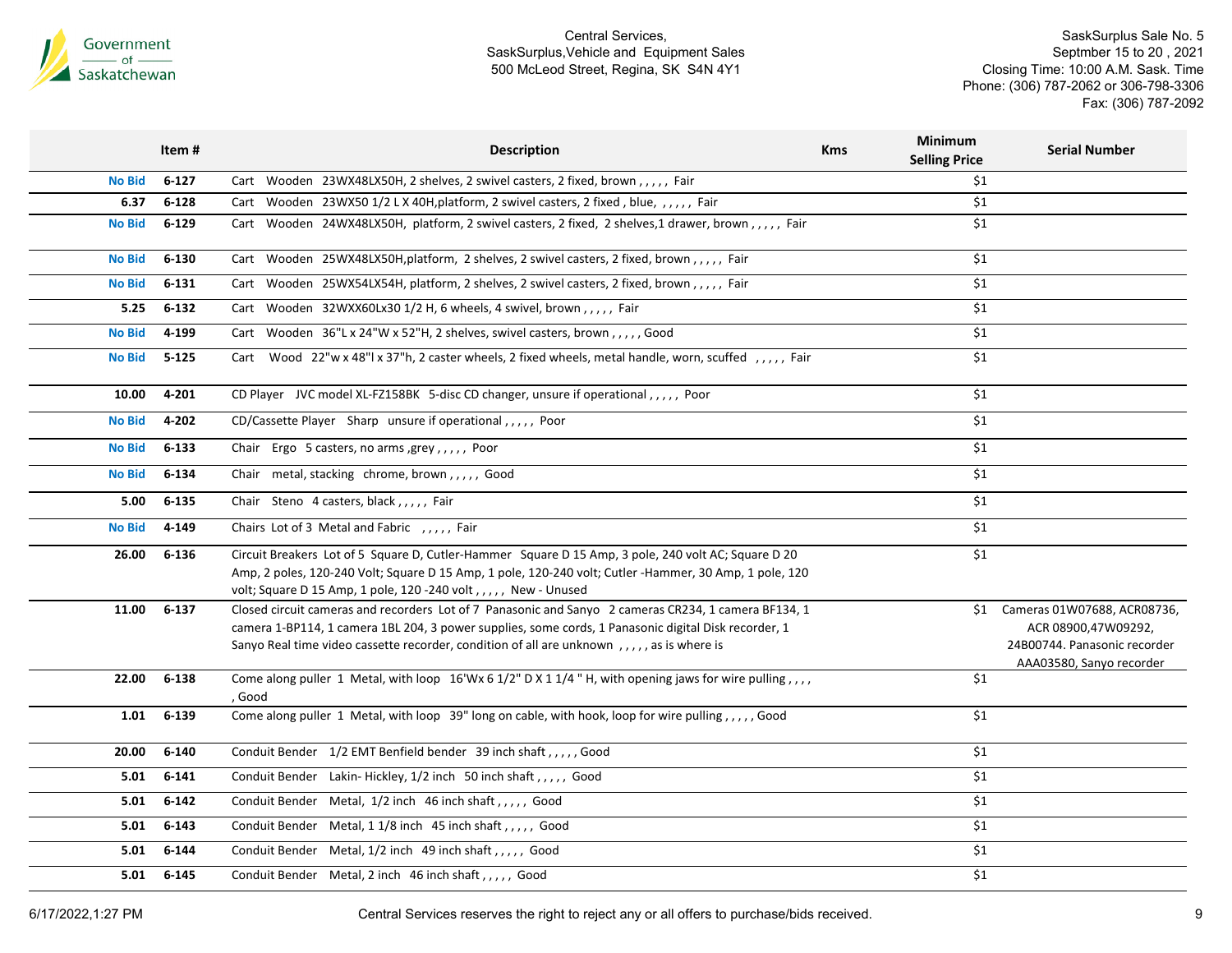

|     | Item #                     | <b>Description</b>                                                                                                                                                                                                                                                                                                                                                       | <b>Kms</b> | Minimum<br><b>Selling Price</b> | <b>Serial Number</b>                                                                                                                                |
|-----|----------------------------|--------------------------------------------------------------------------------------------------------------------------------------------------------------------------------------------------------------------------------------------------------------------------------------------------------------------------------------------------------------------------|------------|---------------------------------|-----------------------------------------------------------------------------------------------------------------------------------------------------|
|     | 10.00<br>$6 - 146$         | Conduit Bender Wiremold, Cut 600B 36 inch shaft,,,,, Good                                                                                                                                                                                                                                                                                                                |            | \$1                             |                                                                                                                                                     |
|     | $6 - 147$<br><b>No Bid</b> | Core and Coil HID Replacement Advance ballast, capacitor, fittings in box,,,,, New - Unused                                                                                                                                                                                                                                                                              |            | \$1                             |                                                                                                                                                     |
| *MT | $6 - 148$                  | Desk Arborite Top, Light Brown 112"W x 84"D x 29.5"H, Hutch piece is 108"W x 14.5"D x 44.5"H.<br>Includes 1 Pedestal with key, , , , , , Fair                                                                                                                                                                                                                            |            | \$1                             |                                                                                                                                                     |
|     | $6 - 149$<br>52.50         | Desk Arborite Top, Light Brown 112"W x 84"D x 29.5"H, Hutch piece is 108"W x 14.5"D x 44.5"H.<br>Includes 2 Pedestals with key, ,,,,,Fair                                                                                                                                                                                                                                |            | \$1                             |                                                                                                                                                     |
|     | <b>No Bid</b><br>$6 - 150$ | Desk Runoff Pepperdust 30"w x 48"l x 28.5"h, left hand, finish worn , , , , , Fair                                                                                                                                                                                                                                                                                       |            | \$1                             |                                                                                                                                                     |
|     | <b>No Bid</b><br>$6 - 151$ | Desk Runoff Pepperdust 42"w x 29"d x 28"h, right hand return only, broken feet, ,,,,, Broken<br>Repairable                                                                                                                                                                                                                                                               |            | \$1                             |                                                                                                                                                     |
|     | $6 - 152$<br><b>No Bid</b> | Pepperdust 42"w x 30.5"d x 29"h, left hand, finish worn,,,,, Fair<br>Desk Runoff                                                                                                                                                                                                                                                                                         |            | \$1                             |                                                                                                                                                     |
|     | 6.27<br>$6 - 153$          | Pepperdust 48"w x 30"d x 29"h, left hand return only,,,,, Fair<br>Desk Runoff                                                                                                                                                                                                                                                                                            |            | \$1                             |                                                                                                                                                     |
|     | $6 - 154$<br><b>No Bid</b> | Pepperdust 40"w x 42"d x 29"h,,,,, Good<br>Desk Center                                                                                                                                                                                                                                                                                                                   |            | \$1                             |                                                                                                                                                     |
|     | $6 - 155$<br><b>No Bid</b> | Pepperdust $42''w \times 30''d \times 29''h$ , right hand,,,,, Poor<br>Desk Return                                                                                                                                                                                                                                                                                       |            | \$1                             |                                                                                                                                                     |
|     | $6 - 156$<br><b>No Bid</b> | Pepperdust 48"w x 30"d x 29"h, left hand,,,,, Fair<br>Desk Return                                                                                                                                                                                                                                                                                                        |            | \$1                             |                                                                                                                                                     |
|     | 5.99<br>$6 - 157$          | Digital Recorder Kodak DO1100, with remote and carrying bag,,,,, Poor                                                                                                                                                                                                                                                                                                    |            | \$1                             | 34W01000039                                                                                                                                         |
|     | $6 - 158$<br>5.00          | Drafting instruments Partial set In case, grey,,,,, Good                                                                                                                                                                                                                                                                                                                 |            | \$1                             |                                                                                                                                                     |
|     | $6 - 159$<br>258.00        | Drive X4 AC TB Woods AC drive , , , , , New - Unused                                                                                                                                                                                                                                                                                                                     |            | \$1                             |                                                                                                                                                     |
|     | <b>No Bid</b><br>6-160     | Electrical and Plumbing Fittings Lot of 2 boxes Various, Plastic Box 1--1-1 34" threaded coupling, 1-2 "45-<br>degree elbow,,6- 1 1/2 "tees,10 -2"X 2" X1 1/2 "tees,1-1" 90-degree elbow,1-1 1/2 "45-degree elbow,1-2 "90-<br>degree elbow,1-1 1/2 "coupling,1-2 $\frac{1}{2}$ "X 1 $\frac{1}{2}$ "tees,1-3 $\frac{1}{2}$ "X 2 $\frac{1}{4}$ "tee,1-2" threaded coupling |            | \$1                             | Continue Box 2 1-4" coupling, 2-<br>2 3/4" treaded one end coupling, 1-<br>2" coupling, 1-2 "union, 1-1 1/2"<br>treaded union, 2-2 "floor fixtures, |
|     | $6 - 161$<br>5.00          | Electrical Panel Box Stelpro empty, 12 1/2 "L X12 1/2 "Wx 4 1/4 "D, grey,,,,, New - Unused                                                                                                                                                                                                                                                                               |            | \$1                             |                                                                                                                                                     |
|     | $6 - 162$<br><b>No Bid</b> | Fan Blade Unknown brand aluminum fins, 4 blade, 20 inches across, centre hole 1/2 inch, brass centre<br>bearing, steel blade supports,,,,, New - Unused                                                                                                                                                                                                                  |            | \$1                             |                                                                                                                                                     |
|     | 14.95<br>$6 - 163$         | Fittings Lot of 24 Plastic 18-2 inch coupling, 5-1/2 inch, 1-21/2 inch, ,,,,, New - Unused                                                                                                                                                                                                                                                                               |            | \$1                             |                                                                                                                                                     |
|     | $6 - 164$<br>21.56         | Fittings Lot of 46 Plastic 20-2 inch 90 degree elbows; 26-2 inch tees,,,,,, New - Unused                                                                                                                                                                                                                                                                                 |            | \$1                             |                                                                                                                                                     |
|     | 5.99<br>$6 - 165$          | Floor Signs Lot of 6 Plastic 3 yellow, 1 pink, wet floor,,,,, Good                                                                                                                                                                                                                                                                                                       |            | \$1                             |                                                                                                                                                     |
|     | 2.78<br>6-166              | Framed Picture Photo of the Prairies heavily faded frame photograph of a farmer field and hills, likely<br>Saskatchewan. $24.5''w \times 20.5''$ , , , , , Poor                                                                                                                                                                                                          |            | \$1                             |                                                                                                                                                     |
| *WD | $6 - 167$                  | Hot stick. Hi-Line Tools, 75000 volts, tested 1951, 54 inch wood shaft,,,,, Poor                                                                                                                                                                                                                                                                                         |            | \$1                             |                                                                                                                                                     |
|     | 6-168<br><b>No Bid</b>     | Hutch Pepperdust 42"w x 17"d x 42"h, no doors, 1 shelf,,,,, Fair                                                                                                                                                                                                                                                                                                         |            | \$1                             |                                                                                                                                                     |
|     | $6 - 169$<br><b>No Bid</b> | Hutch Pepperdust 48"w x 18"d x 42.25"h, 2 doors, 1 shelf, finish worn,,,,, Fair                                                                                                                                                                                                                                                                                          |            | \$1                             |                                                                                                                                                     |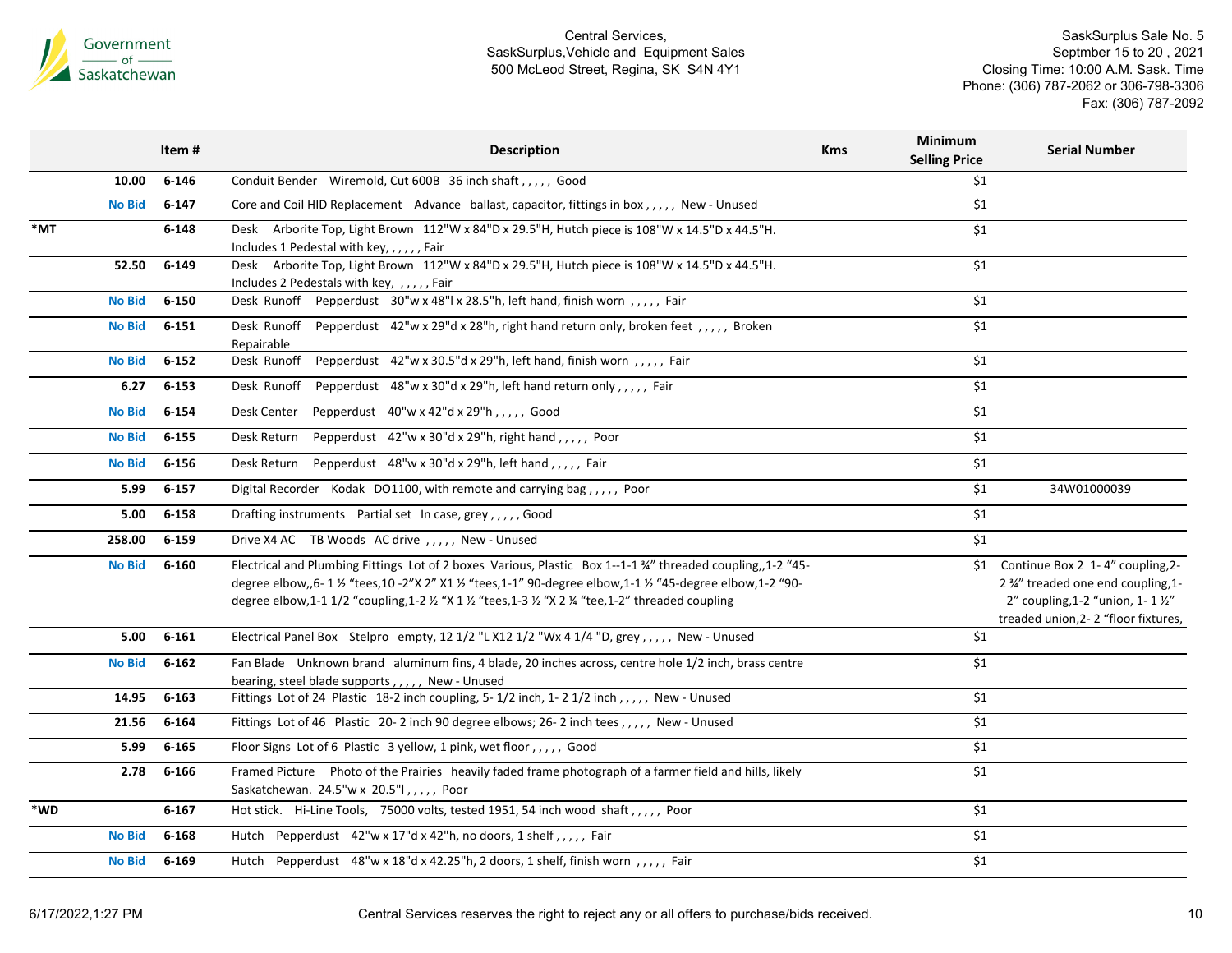

SaskSurplus Sale No. 5 Septmber 15 to 20 , 2021 Closing Time: 10:00 A.M. Sask. Time Phone: (306) 787-2062 or 306-798-3306 Fax: (306) 787-2092

| $6 - 170$<br>Hutch Pepperdust $60''w \times 18''d \times 42''h$ , 4 doors, 2 shelves, , , , , Fair<br>\$1<br><b>No Bid</b><br>$6 - 171$<br>Hutch Pepperdust 72"w x 18"d x 42"h, 4 doors, 2 shelves, unit is broken, ,,,,, Broken Repairable<br>\$1<br><b>No Bid</b><br>\$1<br>$6 - 172$<br>Pepperdust 42"w x 16"d x 42"h, 1 shelf, no doors, ,,,,, Fair<br><b>No Bid</b><br>Hutch<br>$6 - 173$<br>\$1<br><b>No Bid</b><br>Hutch Pepperdust 60"w x 18"d x 42"h, light attached- condition unknown, 4 doors, 2 shelves, broken,<br>,,, Broken Repairable<br>4-223<br>Ironing Board metal , , , , , Fair<br>\$1<br><b>No Bid</b><br>$5 - 133$<br>Lamp Model 004250 black, no bulb, working condition unknown,,,,, Poor<br>\$1<br>3.00<br>\$1<br>4-224<br>Lamp Unknown Brand, metal Unknown if operational,,,,, Poor<br><b>No Bid</b><br>4-225<br>Laptop and Document Bags Lot of 3 Various Brands document bag is 26" W x 18" H x 6.5" D. Mudd bag is<br>\$1<br>Poor Condition<br>2.25<br>16.5" W x 12" H x 3" D. Samsonite bag is 20.5" W x 14" H x 7" D,,,,, Poor<br>$6 - 174$<br>Magnetic ballasts Lot of 2 Sylvania, Luminux For 50 watt, high pressure sodium bulbs, 120 volt,,,,, New<br>\$1<br><b>No Bid</b><br>in Box<br>$6 - 175$<br>Manual Motor Controller Pass and Seymour, Legrand 3-30 HP motor rating, all poles breaking, 3 P, 3PH,<br>\$1<br>Cut 7863-R<br><b>No Bid</b><br>, , , , Good<br>Metal cleaner Lot of 5 EZ-Off, tubes 51/4 oz., 4 new in box, ,,,, Excellent<br>\$1<br>1.75<br>$6 - 176$<br>$6 - 177$<br>\$1<br>3242<br>6.01<br>Microamperes Test Kit Simpson model 29, unsure if operational,,,,, Fair<br>$6 - 178$<br>Microwave Oven Danby Model DMW657W, unknown condition, does light up,,,,, Fair<br>\$1<br><b>No Bid</b><br>Muffin Trays Lot of 4 Stainless steel 12" x 9",,,,, Fair<br>\$1<br>4-156<br><b>No Bid</b><br>$6 - 179$<br>Nails Lot of 6 finishing, 2 inch to 2 1/2 inch, assorted, some full boxes, some partial, all in new condtion<br>\$1<br>5.27<br>, , , , , Good<br>\$1<br>4.50<br>$6 - 180$<br>Newspaper Printout Metal 23"  x 34"w, Newspaper printed on piece of metal from the Moose Jaw<br>Times/herald from February 15, 1986,,,,,, Good<br>Office supplies Lot of 5 File holders, 2 computer cable locks, 2 Harmon Kardon compact speakers ,,,,,<br>\$1<br>$6 - 181$<br>1.50<br>Fair<br>$6 - 182$<br>\$1<br>21.21<br>Optical Air Mouse Gyration 2.4 GHZ, new in box,,,,, New - Unused<br>10.00<br>$6 - 183$<br>Partial Coil of Twisted Wire Steel 1/4 inch dia. Approx 100 feet, rusted,,,,,, New - Unused<br>\$1<br>\$1<br>11.10<br>$6 - 184$<br>Picture Canadian National Railways, picture of Boys Summer Camp Framed black and white photograph<br>from the Boys Camp on the Maganatawanriver, highlands of Ontario. w 34.5" x   24.5",,,,, Fair | Item# | <b>Description</b> | <b>Kms</b> | <b>Minimum</b><br><b>Selling Price</b> | <b>Serial Number</b> |
|---------------------------------------------------------------------------------------------------------------------------------------------------------------------------------------------------------------------------------------------------------------------------------------------------------------------------------------------------------------------------------------------------------------------------------------------------------------------------------------------------------------------------------------------------------------------------------------------------------------------------------------------------------------------------------------------------------------------------------------------------------------------------------------------------------------------------------------------------------------------------------------------------------------------------------------------------------------------------------------------------------------------------------------------------------------------------------------------------------------------------------------------------------------------------------------------------------------------------------------------------------------------------------------------------------------------------------------------------------------------------------------------------------------------------------------------------------------------------------------------------------------------------------------------------------------------------------------------------------------------------------------------------------------------------------------------------------------------------------------------------------------------------------------------------------------------------------------------------------------------------------------------------------------------------------------------------------------------------------------------------------------------------------------------------------------------------------------------------------------------------------------------------------------------------------------------------------------------------------------------------------------------------------------------------------------------------------------------------------------------------------------------------------------------------------------------------------------------------------------------------------------------------------------------------------------------------------------------------------------------------------------------------------------------------------------------------------------------------------------------------------------------------------------------------------------|-------|--------------------|------------|----------------------------------------|----------------------|
|                                                                                                                                                                                                                                                                                                                                                                                                                                                                                                                                                                                                                                                                                                                                                                                                                                                                                                                                                                                                                                                                                                                                                                                                                                                                                                                                                                                                                                                                                                                                                                                                                                                                                                                                                                                                                                                                                                                                                                                                                                                                                                                                                                                                                                                                                                                                                                                                                                                                                                                                                                                                                                                                                                                                                                                                               |       |                    |            |                                        |                      |
|                                                                                                                                                                                                                                                                                                                                                                                                                                                                                                                                                                                                                                                                                                                                                                                                                                                                                                                                                                                                                                                                                                                                                                                                                                                                                                                                                                                                                                                                                                                                                                                                                                                                                                                                                                                                                                                                                                                                                                                                                                                                                                                                                                                                                                                                                                                                                                                                                                                                                                                                                                                                                                                                                                                                                                                                               |       |                    |            |                                        |                      |
|                                                                                                                                                                                                                                                                                                                                                                                                                                                                                                                                                                                                                                                                                                                                                                                                                                                                                                                                                                                                                                                                                                                                                                                                                                                                                                                                                                                                                                                                                                                                                                                                                                                                                                                                                                                                                                                                                                                                                                                                                                                                                                                                                                                                                                                                                                                                                                                                                                                                                                                                                                                                                                                                                                                                                                                                               |       |                    |            |                                        |                      |
|                                                                                                                                                                                                                                                                                                                                                                                                                                                                                                                                                                                                                                                                                                                                                                                                                                                                                                                                                                                                                                                                                                                                                                                                                                                                                                                                                                                                                                                                                                                                                                                                                                                                                                                                                                                                                                                                                                                                                                                                                                                                                                                                                                                                                                                                                                                                                                                                                                                                                                                                                                                                                                                                                                                                                                                                               |       |                    |            |                                        |                      |
|                                                                                                                                                                                                                                                                                                                                                                                                                                                                                                                                                                                                                                                                                                                                                                                                                                                                                                                                                                                                                                                                                                                                                                                                                                                                                                                                                                                                                                                                                                                                                                                                                                                                                                                                                                                                                                                                                                                                                                                                                                                                                                                                                                                                                                                                                                                                                                                                                                                                                                                                                                                                                                                                                                                                                                                                               |       |                    |            |                                        |                      |
|                                                                                                                                                                                                                                                                                                                                                                                                                                                                                                                                                                                                                                                                                                                                                                                                                                                                                                                                                                                                                                                                                                                                                                                                                                                                                                                                                                                                                                                                                                                                                                                                                                                                                                                                                                                                                                                                                                                                                                                                                                                                                                                                                                                                                                                                                                                                                                                                                                                                                                                                                                                                                                                                                                                                                                                                               |       |                    |            |                                        |                      |
|                                                                                                                                                                                                                                                                                                                                                                                                                                                                                                                                                                                                                                                                                                                                                                                                                                                                                                                                                                                                                                                                                                                                                                                                                                                                                                                                                                                                                                                                                                                                                                                                                                                                                                                                                                                                                                                                                                                                                                                                                                                                                                                                                                                                                                                                                                                                                                                                                                                                                                                                                                                                                                                                                                                                                                                                               |       |                    |            |                                        |                      |
|                                                                                                                                                                                                                                                                                                                                                                                                                                                                                                                                                                                                                                                                                                                                                                                                                                                                                                                                                                                                                                                                                                                                                                                                                                                                                                                                                                                                                                                                                                                                                                                                                                                                                                                                                                                                                                                                                                                                                                                                                                                                                                                                                                                                                                                                                                                                                                                                                                                                                                                                                                                                                                                                                                                                                                                                               |       |                    |            |                                        |                      |
|                                                                                                                                                                                                                                                                                                                                                                                                                                                                                                                                                                                                                                                                                                                                                                                                                                                                                                                                                                                                                                                                                                                                                                                                                                                                                                                                                                                                                                                                                                                                                                                                                                                                                                                                                                                                                                                                                                                                                                                                                                                                                                                                                                                                                                                                                                                                                                                                                                                                                                                                                                                                                                                                                                                                                                                                               |       |                    |            |                                        |                      |
|                                                                                                                                                                                                                                                                                                                                                                                                                                                                                                                                                                                                                                                                                                                                                                                                                                                                                                                                                                                                                                                                                                                                                                                                                                                                                                                                                                                                                                                                                                                                                                                                                                                                                                                                                                                                                                                                                                                                                                                                                                                                                                                                                                                                                                                                                                                                                                                                                                                                                                                                                                                                                                                                                                                                                                                                               |       |                    |            |                                        |                      |
|                                                                                                                                                                                                                                                                                                                                                                                                                                                                                                                                                                                                                                                                                                                                                                                                                                                                                                                                                                                                                                                                                                                                                                                                                                                                                                                                                                                                                                                                                                                                                                                                                                                                                                                                                                                                                                                                                                                                                                                                                                                                                                                                                                                                                                                                                                                                                                                                                                                                                                                                                                                                                                                                                                                                                                                                               |       |                    |            |                                        |                      |
|                                                                                                                                                                                                                                                                                                                                                                                                                                                                                                                                                                                                                                                                                                                                                                                                                                                                                                                                                                                                                                                                                                                                                                                                                                                                                                                                                                                                                                                                                                                                                                                                                                                                                                                                                                                                                                                                                                                                                                                                                                                                                                                                                                                                                                                                                                                                                                                                                                                                                                                                                                                                                                                                                                                                                                                                               |       |                    |            |                                        |                      |
|                                                                                                                                                                                                                                                                                                                                                                                                                                                                                                                                                                                                                                                                                                                                                                                                                                                                                                                                                                                                                                                                                                                                                                                                                                                                                                                                                                                                                                                                                                                                                                                                                                                                                                                                                                                                                                                                                                                                                                                                                                                                                                                                                                                                                                                                                                                                                                                                                                                                                                                                                                                                                                                                                                                                                                                                               |       |                    |            |                                        |                      |
|                                                                                                                                                                                                                                                                                                                                                                                                                                                                                                                                                                                                                                                                                                                                                                                                                                                                                                                                                                                                                                                                                                                                                                                                                                                                                                                                                                                                                                                                                                                                                                                                                                                                                                                                                                                                                                                                                                                                                                                                                                                                                                                                                                                                                                                                                                                                                                                                                                                                                                                                                                                                                                                                                                                                                                                                               |       |                    |            |                                        |                      |
|                                                                                                                                                                                                                                                                                                                                                                                                                                                                                                                                                                                                                                                                                                                                                                                                                                                                                                                                                                                                                                                                                                                                                                                                                                                                                                                                                                                                                                                                                                                                                                                                                                                                                                                                                                                                                                                                                                                                                                                                                                                                                                                                                                                                                                                                                                                                                                                                                                                                                                                                                                                                                                                                                                                                                                                                               |       |                    |            |                                        |                      |
|                                                                                                                                                                                                                                                                                                                                                                                                                                                                                                                                                                                                                                                                                                                                                                                                                                                                                                                                                                                                                                                                                                                                                                                                                                                                                                                                                                                                                                                                                                                                                                                                                                                                                                                                                                                                                                                                                                                                                                                                                                                                                                                                                                                                                                                                                                                                                                                                                                                                                                                                                                                                                                                                                                                                                                                                               |       |                    |            |                                        |                      |
|                                                                                                                                                                                                                                                                                                                                                                                                                                                                                                                                                                                                                                                                                                                                                                                                                                                                                                                                                                                                                                                                                                                                                                                                                                                                                                                                                                                                                                                                                                                                                                                                                                                                                                                                                                                                                                                                                                                                                                                                                                                                                                                                                                                                                                                                                                                                                                                                                                                                                                                                                                                                                                                                                                                                                                                                               |       |                    |            |                                        |                      |
|                                                                                                                                                                                                                                                                                                                                                                                                                                                                                                                                                                                                                                                                                                                                                                                                                                                                                                                                                                                                                                                                                                                                                                                                                                                                                                                                                                                                                                                                                                                                                                                                                                                                                                                                                                                                                                                                                                                                                                                                                                                                                                                                                                                                                                                                                                                                                                                                                                                                                                                                                                                                                                                                                                                                                                                                               |       |                    |            |                                        |                      |
|                                                                                                                                                                                                                                                                                                                                                                                                                                                                                                                                                                                                                                                                                                                                                                                                                                                                                                                                                                                                                                                                                                                                                                                                                                                                                                                                                                                                                                                                                                                                                                                                                                                                                                                                                                                                                                                                                                                                                                                                                                                                                                                                                                                                                                                                                                                                                                                                                                                                                                                                                                                                                                                                                                                                                                                                               |       |                    |            |                                        |                      |
|                                                                                                                                                                                                                                                                                                                                                                                                                                                                                                                                                                                                                                                                                                                                                                                                                                                                                                                                                                                                                                                                                                                                                                                                                                                                                                                                                                                                                                                                                                                                                                                                                                                                                                                                                                                                                                                                                                                                                                                                                                                                                                                                                                                                                                                                                                                                                                                                                                                                                                                                                                                                                                                                                                                                                                                                               |       |                    |            |                                        |                      |
| $6 - 185$<br>Picture frames Lot of 9 Plastic, all with glass 7-91/2 x 12 inches, 2-111/2 X 141/2 inches, ,,,,, Good<br>\$1<br>2.00                                                                                                                                                                                                                                                                                                                                                                                                                                                                                                                                                                                                                                                                                                                                                                                                                                                                                                                                                                                                                                                                                                                                                                                                                                                                                                                                                                                                                                                                                                                                                                                                                                                                                                                                                                                                                                                                                                                                                                                                                                                                                                                                                                                                                                                                                                                                                                                                                                                                                                                                                                                                                                                                            |       |                    |            |                                        |                      |
| 4-228<br>Pitchers Lot of 6 stainless steel 5WX8H, with top and bottom holes, 4 rubber tubes, broken,,,,, Poor<br>\$1<br>1.26                                                                                                                                                                                                                                                                                                                                                                                                                                                                                                                                                                                                                                                                                                                                                                                                                                                                                                                                                                                                                                                                                                                                                                                                                                                                                                                                                                                                                                                                                                                                                                                                                                                                                                                                                                                                                                                                                                                                                                                                                                                                                                                                                                                                                                                                                                                                                                                                                                                                                                                                                                                                                                                                                  |       |                    |            |                                        |                      |
| \$5<br>6-186<br>Portable Lock Box Heavy gauge metal 14"w x 14"l x 8.75"h, 12-3/4"d, 2 doors, 2 compartments, 2 locks<br>10.07<br>with keys. Beige.,,,,,, Good                                                                                                                                                                                                                                                                                                                                                                                                                                                                                                                                                                                                                                                                                                                                                                                                                                                                                                                                                                                                                                                                                                                                                                                                                                                                                                                                                                                                                                                                                                                                                                                                                                                                                                                                                                                                                                                                                                                                                                                                                                                                                                                                                                                                                                                                                                                                                                                                                                                                                                                                                                                                                                                 |       |                    |            |                                        |                      |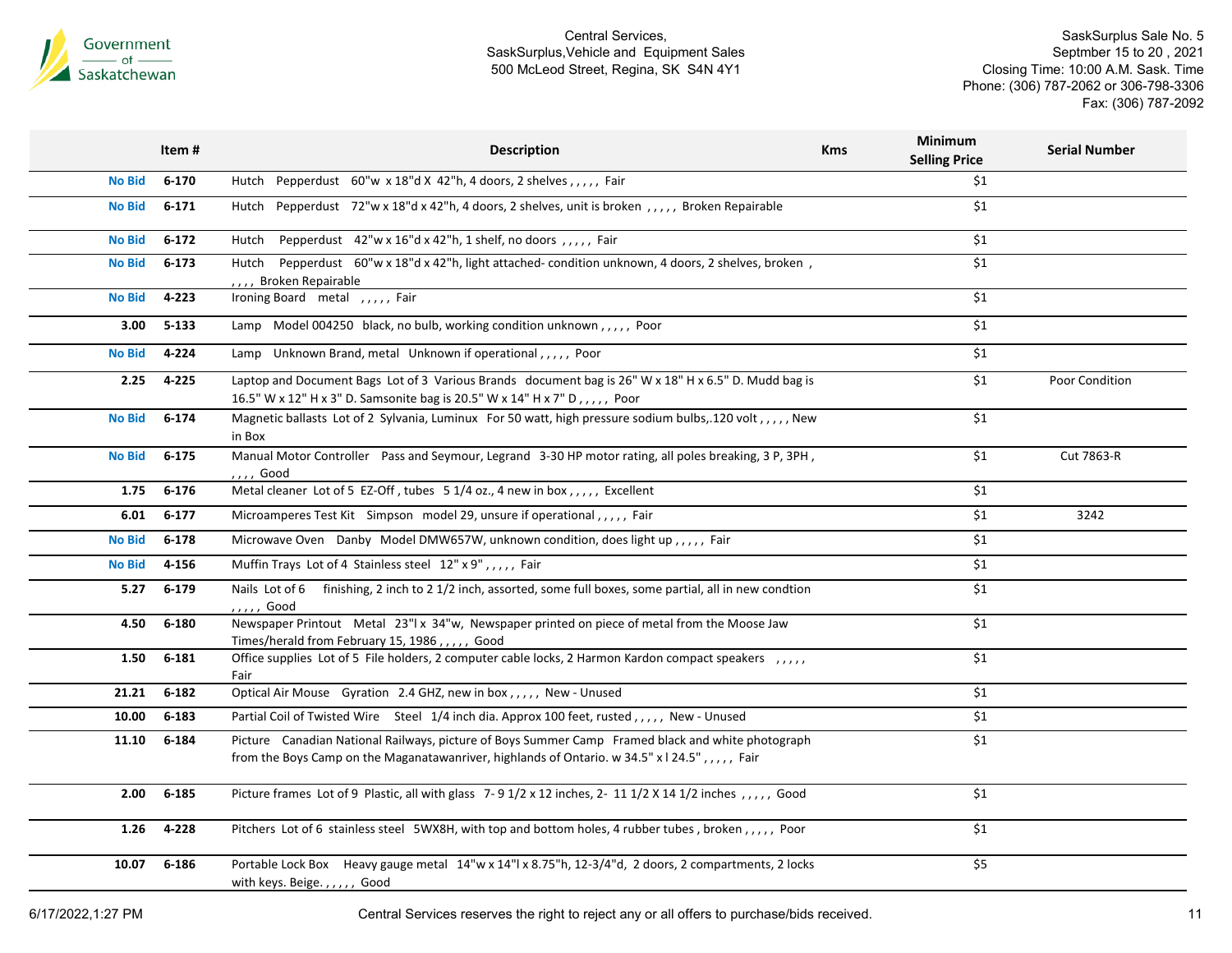

SaskSurplus Sale No. 5 Septmber 15 to 20 , 2021 Closing Time: 10:00 A.M. Sask. Time Phone: (306) 787-2062 or 306-798-3306 Fax: (306) 787-2092

|               | Item#     | <b>Description</b>                                                                                                                                                                               | <b>Kms</b> | Minimum<br><b>Selling Price</b> | <b>Serial Number</b> |
|---------------|-----------|--------------------------------------------------------------------------------------------------------------------------------------------------------------------------------------------------|------------|---------------------------------|----------------------|
| <b>No Bid</b> | 6-187     | Pressure switch Lot of 2 Square D Class 9016, Type GVG-1, Form F, 3361-169, On 3, Off 8, , New                                                                                                   |            | \$1                             |                      |
| <b>No Bid</b> | 4-230     | Projector Bell & Howell Model 2592B 16mm, unsure if operational,,,,, Poor                                                                                                                        |            | \$1                             | TG-45082             |
| 10.00         | 6-188     | Push Button Kit For A/200 Series Motor Control Lot of 2 Westinghouse motor controllers and control<br>panel,,,,, New - Unused                                                                    |            | \$1                             |                      |
| <b>No Bid</b> | 6-189     | Push button sign indicators Lot of 137 Metal, Westinghouse 13/4"W, 1/2" open centre for<br>Westinghouse panel,,,,, Good                                                                          |            | \$1                             |                      |
| <b>No Bid</b> | 6-190     | Razor Outlet Lot of 3 E+H LTD 110 volt, 60 cycles, single razor outlet, for inside use, 2 1/4 inch deep box,<br>,,,,, New - Unused                                                               |            | \$1                             |                      |
| 5.00          | 6-191     | Sectional Terminal Blocks Buchanan extra heavy duty contact sections, 6 sections,,,,,, New - Unused                                                                                              |            | \$1                             |                      |
| 21.27         | $6 - 192$ | Shelving Unit Wood 72.5"  x 24"w x 68.5"h, on casters, , , , , Poor                                                                                                                              |            | \$1                             |                      |
| 21.27         | $6 - 193$ | Shelving Unit Wood 72.5"  x 24"w x 68.5"h, on casters, wheels of casters do not roll well, , , , , Poor                                                                                          |            | \$1                             |                      |
| 11.99         | $6 - 194$ | Smoke alarms Lot of 3 BRK Electronics 9 Volt, dual ionization, , New - Unused,                                                                                                                   |            | \$1                             |                      |
| <b>No Bid</b> | 4-235     | Speakers Lot of 2 Unknown brand, Vintage Unknown if operational,,,,,, Poor                                                                                                                       |            | \$1                             |                      |
| <b>No Bid</b> | $4 - 242$ | Suitcases Lot of 3 Unknown Brands, vinyl Brown suitcase measures 24.5" W x 18" H x 5" D. Brown<br>suitcases measure 18" W x 15.5" H x 4" D. Black bag measures 12" W x 16.5" H x 3" D,,,,,, Poor |            | \$1                             |                      |
| 28.80         | $6 - 195$ | Table Metal 84"  x 33"w x 30"h, folding legs, laminate top, worn edges, top worn, grey,,,,, Fair                                                                                                 |            | \$1                             |                      |
| <b>No Bid</b> | $6 - 196$ | Table Metal 25"w x 39"l x 26"h, pedestal legs, laminate top, worn edges, chipped, white , , , , , Poor                                                                                           |            | \$1                             |                      |
| 1.75          | 6-197     | Table Metal 27"w x 60"l x 29"h, chrome legs, wooden top, brown,,,,,, Poor                                                                                                                        |            | \$1                             |                      |
| <b>No Bid</b> | 6-198     | Table Metal 27"w x 54"l x 30"h, arborite top, brown,,,,, Poor                                                                                                                                    |            | \$1                             |                      |
| 6.27          | $6 - 199$ | Table Metal $30''w \times 48''$ x 29"h, 1 shelf, laminate top, grey,,,,, Fair                                                                                                                    |            | \$1                             |                      |
| 35.99         | 6-200     | Table Metal 30"w x 48"l x 29"h, arborite top, brown,,,,, Good                                                                                                                                    |            | \$1                             |                      |
| 40.99         | $6 - 201$ | Table Metal 30"w x 60"l x 29"h, laminate top, grey,,,,,, Good                                                                                                                                    |            | \$1                             |                      |
| 20.99         | $6 - 202$ | Table Metal 30"w x 60"l x 29"h, laminate top, grey,,,,, Good                                                                                                                                     |            | \$1                             |                      |
| 25.99         | $6 - 203$ | Table Metal 30"w x 60"l x 29"h, laminate top, grey,,,,,, Good                                                                                                                                    |            | \$1                             |                      |
| <b>No Bid</b> | 6-204     | Table Metal $30''w \times 60''l \times 30''h$ , laminate top, grey,,,,, Good                                                                                                                     |            | \$1                             |                      |
| <b>No Bid</b> | $6 - 205$ | Table Metal 30"w x 60'l x 29"h, laminate top, grey,,,,, Good                                                                                                                                     |            | \$1                             |                      |
| 1.75          | 6-206     | Table Metal 30"w x 96"l x 30"h, folding legs, plywood top, brown,,,,, Poor                                                                                                                       |            | \$1                             |                      |
| <b>No Bid</b> | $6 - 207$ | Table Metal 31"w x 61"l x 30"h, pedestal base, chrome, arborite top, brown,,,,, Poor                                                                                                             |            | \$1                             |                      |
| <b>No Bid</b> | $6 - 208$ | Table Metal 31"w x 61"l x 30"h, pedestal legs, chrome, brown,,,,, Poor                                                                                                                           |            | \$1                             |                      |
|               |           |                                                                                                                                                                                                  |            |                                 |                      |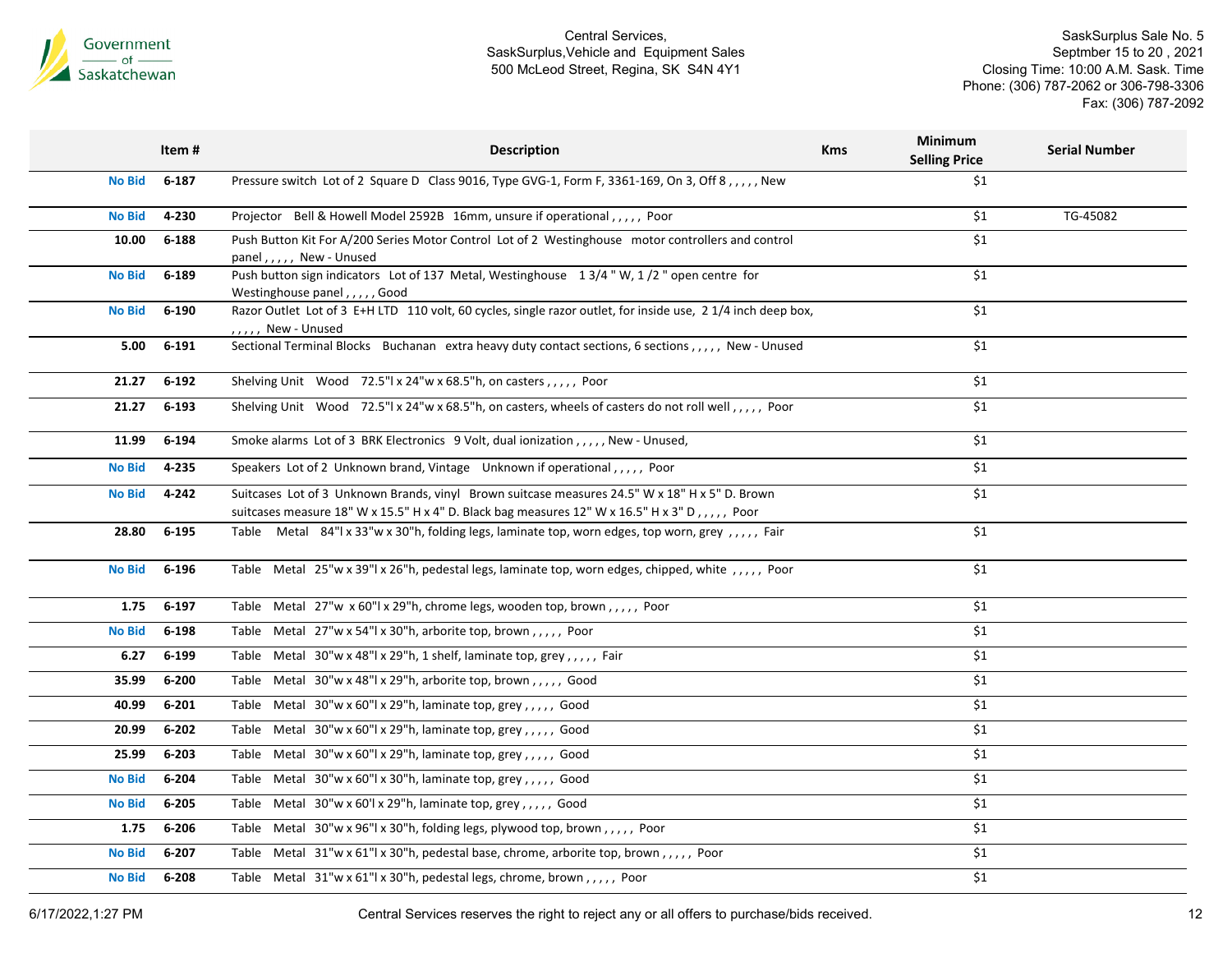

|               | Item#     | <b>Description</b>                                                                                                 | <b>Kms</b> | Minimum<br><b>Selling Price</b> | <b>Serial Number</b> |
|---------------|-----------|--------------------------------------------------------------------------------------------------------------------|------------|---------------------------------|----------------------|
| <b>No Bid</b> | 6-209     | Table Metal 31"w x 61"l x 30"h, pedestal legs, chrome, white, ,,,, Fair                                            |            | \$1                             |                      |
| <b>No Bid</b> | $6 - 210$ | Table Metal 33"w x 96"l x 31"h, folding legs, scuffed, laminate top, grey,,,,,, Poor                               |            | \$1                             |                      |
| <b>No Bid</b> | $6 - 211$ | Table Metal 36"w x 47"l x 29"h, chrome legs, arborite top, brown,,,,, Poor                                         |            | \$1                             |                      |
| <b>No Bid</b> | $6 - 212$ | Table Metal 36"w x 47"l x 30"h, rounded corners, white,,,,, Poor                                                   |            | \$1                             |                      |
| <b>No Bid</b> | $6 - 213$ | Table Metal 36"w x 48"l x 29"h, arborite top, green,,,,, Fair                                                      |            | \$1                             |                      |
| <b>No Bid</b> | $6 - 214$ | Table Metal 36"w x 48"l x 29"h, arborite top, grey,,,,, Poor                                                       |            | \$1                             |                      |
| <b>No Bid</b> | $6 - 215$ | Table Metal 36"w x 48"l x 29"h, chrome legs, arborite top, brown,,,,, Poor                                         |            | \$1                             |                      |
| <b>No Bid</b> | $6 - 216$ | Table Metal 36"w x 48"l x 29"h, top edges rounded similar to split table, no board insert, green,,,,,              |            | \$1                             |                      |
| <b>No Bid</b> | $6 - 217$ | Table Metal $36''w \times 48''$ l x $30''h$ , arborite top, brown,,,,, Poor                                        |            | \$1                             |                      |
| <b>No Bid</b> | $6 - 218$ | Table Metal 36"w x 48"l x 30"h, chrome legs, arborite top, brown,,,,, Poor                                         |            | \$1                             |                      |
| <b>No Bid</b> | $6 - 219$ | Table Metal 37"w x 73"l x 32"h, laminate top, white,,,,,, Poor                                                     |            | \$1                             |                      |
| <b>No Bid</b> | 6-220     | Table Metal 48"w X32"dx 30"h, laminate top, brown,,,,,, Poor                                                       |            | \$1                             |                      |
| <b>No Bid</b> | $6 - 221$ | Table Metal 60"w X 30" D X 30"h, laminate top, brown,,,,, Fair                                                     |            | \$1                             |                      |
| <b>No Bid</b> | $6 - 222$ | Table Metal 60"w X30"d X 30"h, laminate top, 1 drawer, brown,,,,, Poor                                             |            | \$1                             |                      |
| 1.75          | $6 - 223$ | Table Metal 60"w X30"d x29h, wood top, brown,,,,,, Fair                                                            |            | \$1                             |                      |
| <b>No Bid</b> | $6 - 224$ | Table Metal 67"w X34"d X 30"h, pedestal, laminate top, white,,,,,, Poor                                            |            | \$1                             |                      |
| <b>No Bid</b> | $6 - 225$ | Table Metal 72"w X 30"d X 28"h, laminate top, brown,,,,, Poor                                                      |            | \$1                             |                      |
| <b>No Bid</b> | $6 - 226$ | Table Metal Legs and Frame 19.5"w x 54"l x 29.5"h, laminate top, scuffed, brown,,,,, Fair                          |            | \$1                             |                      |
| <b>No Bid</b> | $6 - 227$ | Table Metal Legs and Frame 20"w x 56"l x 29"h, laminate top, worn edges, brown,,,,, Fair                           |            | \$1                             |                      |
| <b>No Bid</b> | $6 - 228$ | Table Metal Legs and Frame 24"w x 60"l x 28"h, laminate top, scuffed, edge missing, brown,,,,,, Poor               |            | \$1                             |                      |
| <b>No Bid</b> | $6 - 229$ | Table Metal Legs and Frame 30"w x 48"l x 29"h, 1 shelf, laminate top, scuffed and chipped, white , , , , ,         |            | \$1                             |                      |
| <b>No Bid</b> | 6-230     | Poor<br>Table Metal Legs and Frame 30"w x 48"l x 29"h, laminate top, 1 shelf, scuffed and chipped, white , , , , , |            | \$1                             |                      |
| 40.99         | $6 - 231$ | Poor<br>Table Metal Legs and Frame 30"w x 60"l x 29"h, brown,,,,, Good                                             |            | \$1                             |                      |
| <b>No Bid</b> | $6 - 232$ | Table Metal Legs and Frame 30"w x 60"l x 29"h, laminate top, brown,,,,, Good                                       |            | \$1                             |                      |
| <b>No Bid</b> | $6 - 233$ | Table Metal Legs and Frame 30"w x 60"l x 29"h, laminate top, brown,,,,, Good                                       |            | \$1                             |                      |
| <b>No Bid</b> | 6-234     | Table Metal Legs and Frame 30"w x 60"l x 29"h, laminate top, brown,,,,, Good                                       |            | \$1                             |                      |
|               |           |                                                                                                                    |            |                                 |                      |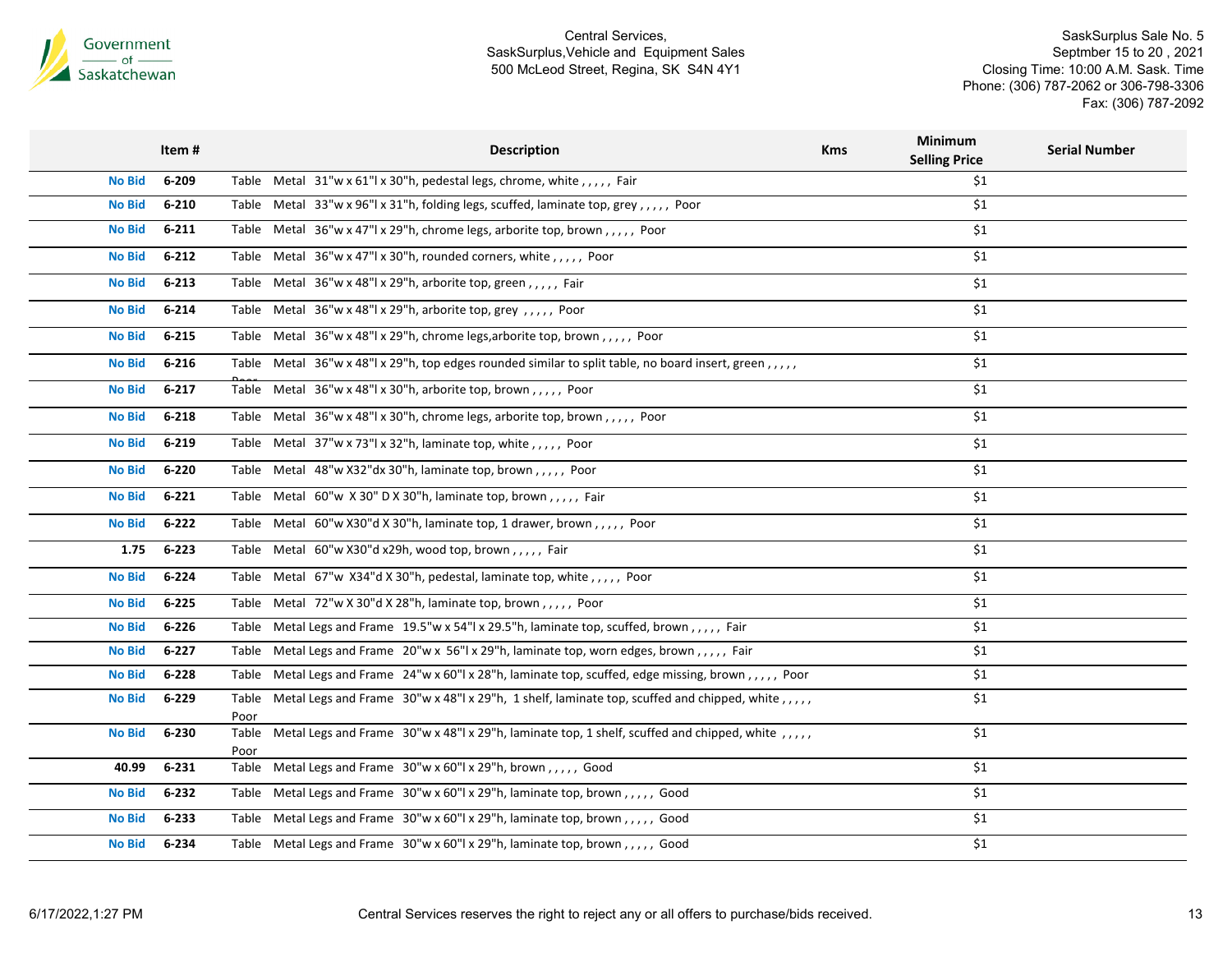

|               | Item#     | <b>Description</b><br><b>Kms</b>                                                                                                                                                                           | <b>Minimum</b><br><b>Selling Price</b> | <b>Serial Number</b> |
|---------------|-----------|------------------------------------------------------------------------------------------------------------------------------------------------------------------------------------------------------------|----------------------------------------|----------------------|
| <b>No Bid</b> | 6-235     | Table Metal Legs and Frame 30"w x 60"l x 29"h, laminate top, scratched on frame, brown , , , , , Fair                                                                                                      | \$1                                    |                      |
| 2.50          | 6-236     | Table Metal Legs and Frame 30"w x 60"l x 29"h, with drawer, brown,,,,, Good                                                                                                                                | \$1                                    |                      |
| <b>No Bid</b> | 6-237     | Table Metal Legs and Frame 36"w x 48"l x 30"h, laminate top, scuffed and chipped at the corners,<br>brown,,,,, Poor                                                                                        | \$1                                    |                      |
| <b>No Bid</b> | 6-238     | Table Metal Legs and Frame 36"w x 60"l x 28"h, laminate top, brown,,,,, Poor                                                                                                                               | \$1                                    |                      |
| 5.55          | 6-239     | Table Wood 20"w x 60"l x 30"h, scuffed, worn edges,,,,, Fair                                                                                                                                               | \$1                                    |                      |
| <b>No Bid</b> | 6-240     | Table Wood 30"w x 60"l x 28"h, laminate top, chipped, brown,,,,, Fair                                                                                                                                      | \$1                                    |                      |
| 5.55          | $6 - 241$ | Table Wood 29"w x 60"l x 29"h, chipped top, carved up, brown,,,,, Poor                                                                                                                                     | \$1                                    |                      |
| <b>No Bid</b> | $6 - 242$ | Table Wood 30"w x 60"l x 29"h, arborite top, brown,,,,, Fair                                                                                                                                               | \$1                                    |                      |
| <b>No Bid</b> | $6 - 243$ | Table Wood 30"w x 60"l x 29"h, arborite top, brown,,,,, Poor                                                                                                                                               | \$1                                    |                      |
| <b>No Bid</b> | $6 - 244$ | Table Wood 30"w x 60"l x 29"h, laminate top, scuffed,,,,, Fair                                                                                                                                             | \$1                                    |                      |
| *MT           | $6 - 245$ | Television RCA 42inch, flat screen, with remote, unknown condition,,,,, Fair                                                                                                                               | \$1                                    |                      |
| 7.65          | $6 - 246$ | Television Samsung 22 inch, model LN22A450C1D, unknown condition,,,,, Fair                                                                                                                                 | \$1                                    |                      |
| 10.00         | $6 - 247$ | Thread Holders Lot of 2 Wood pre-drilled holes for mounting, 14 rolls of thread and ribbon included,,,<br>,, Fair                                                                                          | \$1                                    |                      |
| 7.01          | $6 - 248$ | Time Switch Tork model 7200, double pole, single throw, 40 amps per pole,,,,,, New - Unused                                                                                                                | \$1                                    | 6261-21001           |
| 10.80         | 6-249     | Tire and Rim 16 inch, 215/65R/16, Goodyear Assurance M+S, Tire poor. Application unknown.<br>Manufacture date: week 37, year 2011, tread depth 3/32,,,,, Poor                                              | \$10                                   |                      |
| <b>No Bid</b> | 6-250     | Tire and Rim 16 inch, 225/60R/16. Goodyear Ultra Grip Ice. Snow flake. May be compatible with a 2009<br>Chev Impala. Manufacture date: week 41, year 2011, tread depth 9/32,,,,, Good                      | \$30                                   |                      |
| <b>No Bid</b> | $6 - 251$ | Tire and Rim 16 inch, LT 245/75R/17. Goodyear Wrangler Pro Grade, M+S, snow flake, Load range E.<br>rim rusted. May be compatible with a 2010 Ford F250. Manufacture date: 43 week, year 2009, tread depth | \$15                                   |                      |
| <b>No Bid</b> | $6 - 252$ | Tires Set of 4 16 inch, 225/60R/16, Artic Claw Winter TXI. M+S. Snowflake, Manufacture date: week 23,<br>year 2015, tread depth $4/32$ ,,,,, Poor                                                          | \$40                                   |                      |
| <b>No Bid</b> | $6 - 253$ | Tires Set of 4 16 inch, 215/60R/16, Firestone Allseason, Manufacture date: week 11, year 2019, tread<br>depth 6/32,,,,, Good                                                                               | \$160                                  |                      |
| <b>No Bid</b> | $5 - 138$ | Tires Set of 4 16 inch, 225/60R/16, Cooper Grand Touring, M+S, Manufacture date - week 48, year<br>2016, 6/32 tread depth,,,,, Fair                                                                        | \$120                                  |                      |
| 81.01         | $6 - 254$ | Tires Set of 4 16 inch, 225/60R/16, Winter Claw M+S, Snowflake, Manufacture date: week 19, year 2013,<br>tread depth $4/32$ ,,,,, Poor                                                                     | \$40                                   |                      |
| 148.80        | $6 - 255$ | Tires Set of 4 16 inch, 225/60R/16. Sumitomo Ice Edge, M+S, Snow flake. Manufacture date: week 20,<br>year 2018, tread depth 8/32,,,,, Fair                                                                | \$120                                  |                      |
| <b>No Bid</b> | 6-256     | Tires Set of 4 16 inch, 225/65R/16. Artic Claw Winter TXI, M+S, Snow flake. Manufacture date: week 22,<br>year 2016, tread depth 4/32,,,,, Poor                                                            | \$40                                   |                      |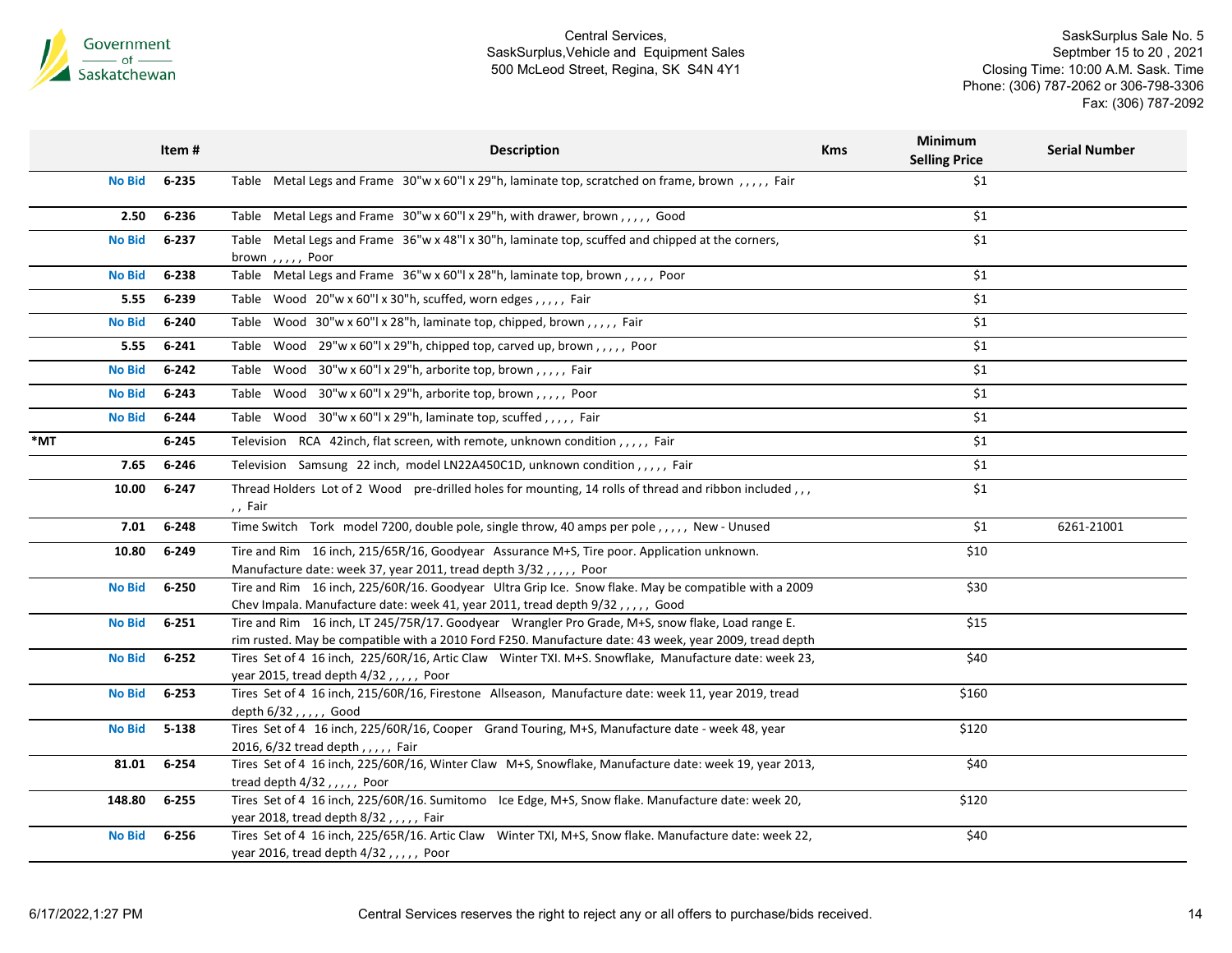

|               | Item#     | <b>Description</b>                                                                                                  | <b>Kms</b> | Minimum<br><b>Selling Price</b> | <b>Serial Number</b> |
|---------------|-----------|---------------------------------------------------------------------------------------------------------------------|------------|---------------------------------|----------------------|
| 265.20        | $6 - 257$ | Tires Set of 4 16 inch. 225/60R/16, Firestone Winterforce 2. M+S. Snowflake, Manufacture date: week                 |            | \$200                           |                      |
|               |           | 05, year 2019, tread depth $10/32$ , , , , , Excellent                                                              |            |                                 |                      |
| <b>No Bid</b> | $6 - 258$ | Tires Set of 4 17 inch, 215/65R/17. Goodyear Assurance. Triple tread, All Season M+S. Manufacture date:             |            | \$120                           |                      |
|               |           | week 08, year 2016, tread depth 5/32,,,,, Fair                                                                      |            |                                 |                      |
| <b>No Bid</b> | $6 - 259$ | Tires Set of 4 17 inch, 225/55R/17, Goodyear Assurance All Season M+S. Manufacture date: week 44,                   |            | \$100                           |                      |
|               |           | year 2019, tread depth 8/32,,,,, Fair                                                                               |            |                                 |                      |
| 343.00        | 6-260     | Tires Set of 4 18 inch, 275/65R/18, Goodyear Wrangler Fortitude HT, Manufacture date: week 11, year                 |            | \$200                           |                      |
|               |           | 2020, tread depth 7/32,,,,, Excellent                                                                               |            |                                 |                      |
| <b>No Bid</b> | $6 - 261$ | Tires Set of 4 16 inch, 225/60R/16, Sumitomo HTR Enhance L/X, M+S, Manufacture date: week 07, year                  |            | \$160                           |                      |
|               |           | 2019,,,,, Good                                                                                                      |            |                                 |                      |
| 237.00        | $6 - 262$ | Tires Set of 4 17 inch, 215/60R/17, Sumitomo HTR Enhance L/X, M+S, Manufacture date: week 32, year                  |            | \$160                           |                      |
|               |           | 2018 ,,,,, Good                                                                                                     |            |                                 |                      |
| <b>No Bid</b> | $6 - 263$ | Tool Box Plastic compartments in lid, grey,,,,,Fair                                                                 |            | \$1                             |                      |
| 3,256.00      | $6 - 264$ | Trailer, Flatdeck 1 1984 Saturn, Tandem Pintle ring hitch (1 3/4"), 6 pin round plug, plywood deck: width           |            | \$500                           | 25917B325EW010291    |
|               |           | 194", length 268", bed: 120" long x 46" wide, total width inside of wheel wells 77 1/2", fenders are 12 1/2         |            |                                 |                      |
|               |           | x 68", weight: 12,000 lb, tires: advance st 235/85 R16, 8 stud axle, front tongue jack, has a spare tire            |            |                                 |                      |
|               |           | (Bridgestone It 245/75 R16) and break away kit, no ramps or beaver tails.,,,,, Good                                 |            |                                 |                      |
| 1,528.00      | $6 - 265$ | Trailer, Reel 1 1977 Brandt Pintle eye hook up with 1 3/4 inch diameter of the rod ring, RV 6 pin round             |            | \$500                           | 101977               |
|               |           | traioler wiring connector with centre pin as part of the 6 pin style connection, 14,000lb hydraulic cable           |            |                                 |                      |
|               |           | dolly, with 3 hydraulic pump jacks, 1 for lifting the tongue, 2 to lift the arms, total length 196 inches, total    |            |                                 |                      |
|               |           | width bincluding fenders 101 inches wide, 12.00x20 14 ply Michelin tires, 2 rear stabilizer jacks, ,,,,,            |            |                                 |                      |
|               |           | Good                                                                                                                |            |                                 |                      |
| 1,518.00      | 6-266     | Trailer, Reel 1 1977 Brandt Pintle eye hook up, RV 6 pin style connection, 14,000 hydraulic cable dolly,            |            | \$500                           | 81977                |
|               |           | with 3 hydraulic pump jacks, 1 for lifting the tongue, 2 to lift the arms, length 196 inches, 101 inches wide,      |            |                                 |                      |
|               |           | 1200x20 14 ply, 2 rear stabilizer jacks, tires,,,,,Good                                                             |            |                                 |                      |
| 555.00        | $6 - 267$ | Trailer, Reel 1 1987 Scarrow IND. Mechanical Pintle ring hook up (1 1/2"), 6 pin round plug, 2500 lb cable          |            | \$500                           | 870601               |
|               |           | dolly (has a winch to lift reels), 132" long x 81" wide, 5/16" winch cable, 2 rear stabilizer legs, tires LT 7.00 - |            |                                 |                      |
|               |           | 15, has a tongue jack and spare tire,,,,, Good                                                                      |            |                                 |                      |
| <b>No Bid</b> | $6 - 268$ | Transformer Standard high pressure sodium for 12/277/347 volt lights, lamp ignitor, and capacitor,,,,               |            | \$1                             |                      |
|               |           | , New - Unused                                                                                                      |            |                                 |                      |
| <b>No Bid</b> | 4-245     | Trolley Cart wood 2 shelves, 39" W x 23.5" D x 38" H,,,,,, Poor                                                     |            | \$1                             | N/A                  |
| <b>No Bid</b> | 4-246     | Trolley Cart wood 2 shelves, larger wheels, 45" W x 21" D x 35" H, ,,,,, Poor                                       |            | $\overline{\xi_1}$              | N/A                  |
| 14.95         | $6 - 269$ | Tub Plastic 27WX39LX31H, hole in bottom, 2 swivel casters, 2 fixed, white,,,,,, Fair                                |            | \$1                             |                      |
| 1.25          | $6 - 270$ | Tub Plastic 27WX39LX31H, hole in bottom, 4 casters, orange,,,,, Poor                                                |            | \$1                             |                      |
| 12.86         | $6 - 271$ | Tub Plastic 33 1/2 WX51LX 36 1/2 H, holes in bottom, white,,,,, Fair                                                |            | \$1                             |                      |
| 12.86         | $6 - 272$ | Tub Plastic 33 1/2 WX51LX 36 1/2 H, holes in bottom, white,,,,, Fair                                                |            | \$1                             |                      |
|               |           |                                                                                                                     |            |                                 |                      |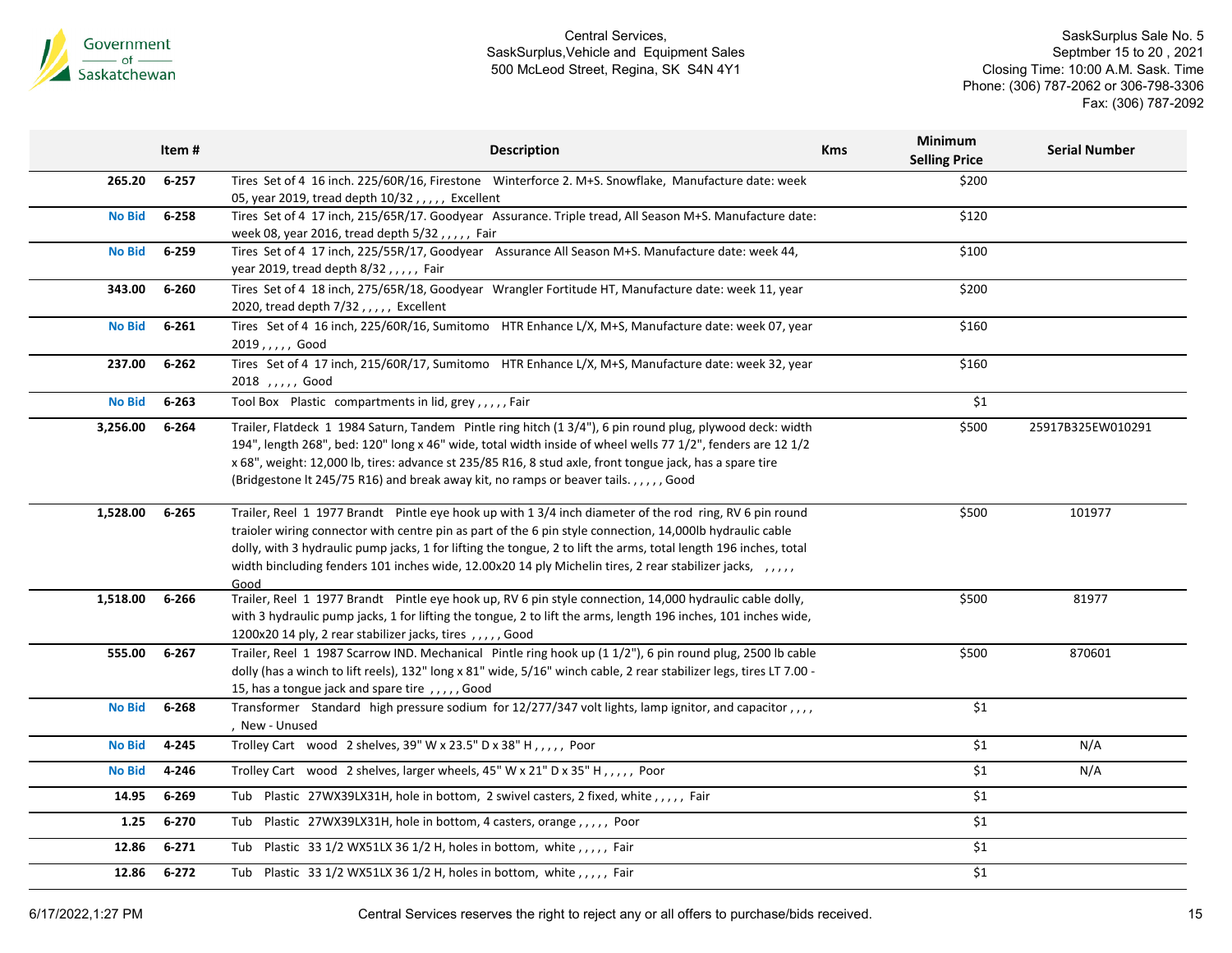

SaskSurplus Sale No. 5 Septmber 15 to 20 , 2021 Closing Time: 10:00 A.M. Sask. Time Phone: (306) 787-2062 or 306-798-3306 Fax: (306) 787-2092

|               | Item#     | <b>Description</b>                                                                                                                                        | <b>Kms</b> | <b>Minimum</b><br><b>Selling Price</b> | <b>Serial Number</b> |
|---------------|-----------|-----------------------------------------------------------------------------------------------------------------------------------------------------------|------------|----------------------------------------|----------------------|
| 18.00         | $6 - 273$ | Tub Plastic 33 1/2 WX51LX 36 1/2 H, holes in bottom, hitch and ball, white, ,,,,, Fair                                                                    |            | \$1                                    |                      |
| 12.86         | $6 - 274$ | Tub Plastic 33 1/2 WX51LX 36 1/2 H, holes in bottom, hitch and ball, white, ,,,,, Fair                                                                    |            | \$1                                    |                      |
| 12.86         | 6-275     | Tub Plastic 33WX51LX37H holes in bottom, hitch and ball, white, ,,,, Fair                                                                                 |            | \$1                                    |                      |
| 12.86         | $6 - 276$ | Tub Plastic 33WX51LX37H, 2 swivel casters, 2 fixed, holes in bottom, hitch and ball, white,,,,, Fair                                                      |            | \$1                                    |                      |
| 12.86         | $6 - 277$ | Tub Plastic 33WX51LX37H, 2 swivel casters, 2 fixed, holes in bottom, white,,,,, Fair                                                                      |            | \$1                                    |                      |
| 12.86         | $6 - 278$ | Tub Plastic 33WX51LX37H, 2 swivel casters, 2 fixed, hitch and ball, white,,,,,, Poor                                                                      |            | \$1                                    |                      |
| 12.86         | 6-279     | Tub Plastic 33WX51LX37H, 2 swivel casters, 2 fixed, hitch and ball, white, ,,,,, Fair                                                                     |            | \$1                                    |                      |
| 12.86         | 6-280     | Plastic 33WX51LX37H, 2 swivel casters, 2 fixed, hitch and ball, white,,,,, Fair<br>Tub                                                                    |            | \$1                                    |                      |
| 12.86         | 6-281     | Tub Plastic 33WX51LX37H, 2 swivel casters, 2 fixed, hitch and ball, white, ,,,, Fair                                                                      |            | \$1                                    |                      |
| 12.86         | $6 - 282$ | Tub Plastic 33WX51LX37H, 2 swivel casters, 2 fixed, hitch and ball, white, ,,,,, Fair                                                                     |            | \$1                                    |                      |
| *MT           | 6-283     | Tub Plastic 33WX51LX37H, 2 swivel casters, 2 fixed, holes in bottom, white, ,,,,, Fair                                                                    |            | \$1                                    |                      |
| 12.86         | 6-284     | Tub Plastic 33WX51LX37H, 2 swivel casters, 2 fixed, white holes in bottom,,,,, Fair                                                                       |            | \$1                                    |                      |
| 12.86         | 6-285     | Plastic 33WX51LX37H,2 swivel casters, 2 fixed, white,,,,, Fair<br>Tub                                                                                     |            | \$1                                    |                      |
| 12.86         | 6-286     | Tub Plastic 33WX51LX37H, holes in bottom 2 swivel casters, 2 fixed, hitch and ball, white,,,,, Fair                                                       |            | \$1                                    |                      |
| 21.00         | $6 - 287$ | Plastic 33WX51LX37H, holes in bottom 2 swivel casters, 2 fixed, hitch and ball, white, ,,,,, Fair<br>Tub                                                  |            | \$1                                    |                      |
| 12.86         | $6 - 288$ | Tub Plastic 33WX51LX37H, holes in bottom 2 swivel casters, 2 fixed, white, ,,,, Fair                                                                      |            | \$1                                    |                      |
| 12.86         | 6-289     | Plastic 33WX51LX37H, holes in bottom 2 swivel casters, 2 fixed, white, ,,,,, Fair<br>Tub                                                                  |            | \$1                                    |                      |
| 24.95         | 6-290     | Tub Plastic 34WX58LX32H, holes in bottom, 2swivel casters 2 fixed, white, ,,,, Fair                                                                       |            | \$1                                    |                      |
| 21.00         | $6 - 291$ | Tub Plastic 37WX57LX33H, holes in bottom, 2 swivel casters, 2 fixed,,,,,, Fair                                                                            |            | \$1                                    |                      |
| 12.86         | 6-292     | Tub Plastic 39WX41LX37 1/2 H, 2 swivel casters, 2 fixed, holes in bottom, white, ,,,,, Fair                                                               |            | \$1                                    |                      |
| 21.01         | $6 - 293$ | Tub Stainless steel 37WX68LX42 1/2 H, 2 swivel casters, 2 fixed, ball and hitch, white, ,,,,, Poor                                                        |            | \$1                                    |                      |
| <b>No Bid</b> | 6-294     | Vacuum switch 1 Square D Class 9016, type GVG-1, Form E, On 3, Off 8, 2 pole, ,,,,, New                                                                   |            | \$1                                    |                      |
| <b>No Bid</b> | $6 - 295$ | Vapor Barrier Lot of 6 GMI inside dimensions 16"WX16"LX8"D, clear, with 3 inch edges on all sides,,,,,<br>New - Unused                                    |            | \$1                                    |                      |
| 16.01         | 6-296     | Voltage Regulator Armaco 110 to 130 volts, unknown condition,,,,, Fair                                                                                    |            | \$1                                    |                      |
| 50.00         | 6-297     | Voltage Tester Modiewark model S-9A, 1995, Voltage 240 volts, 14.2 to 220 KV, unsure if operational,,                                                     |            | \$1                                    |                      |
|               |           | ,,, Fair                                                                                                                                                  |            |                                        |                      |
| <b>No Bid</b> | 6-298     | Water line plugs Lot of 2 Rubber, steel Tapered rubber, 3" top diameter, 2" bottom diameter, 2 1/2"<br>high, with threaded rod, washers, 3 nuts,,,,, Good |            | \$1                                    |                      |
|               |           |                                                                                                                                                           |            |                                        |                      |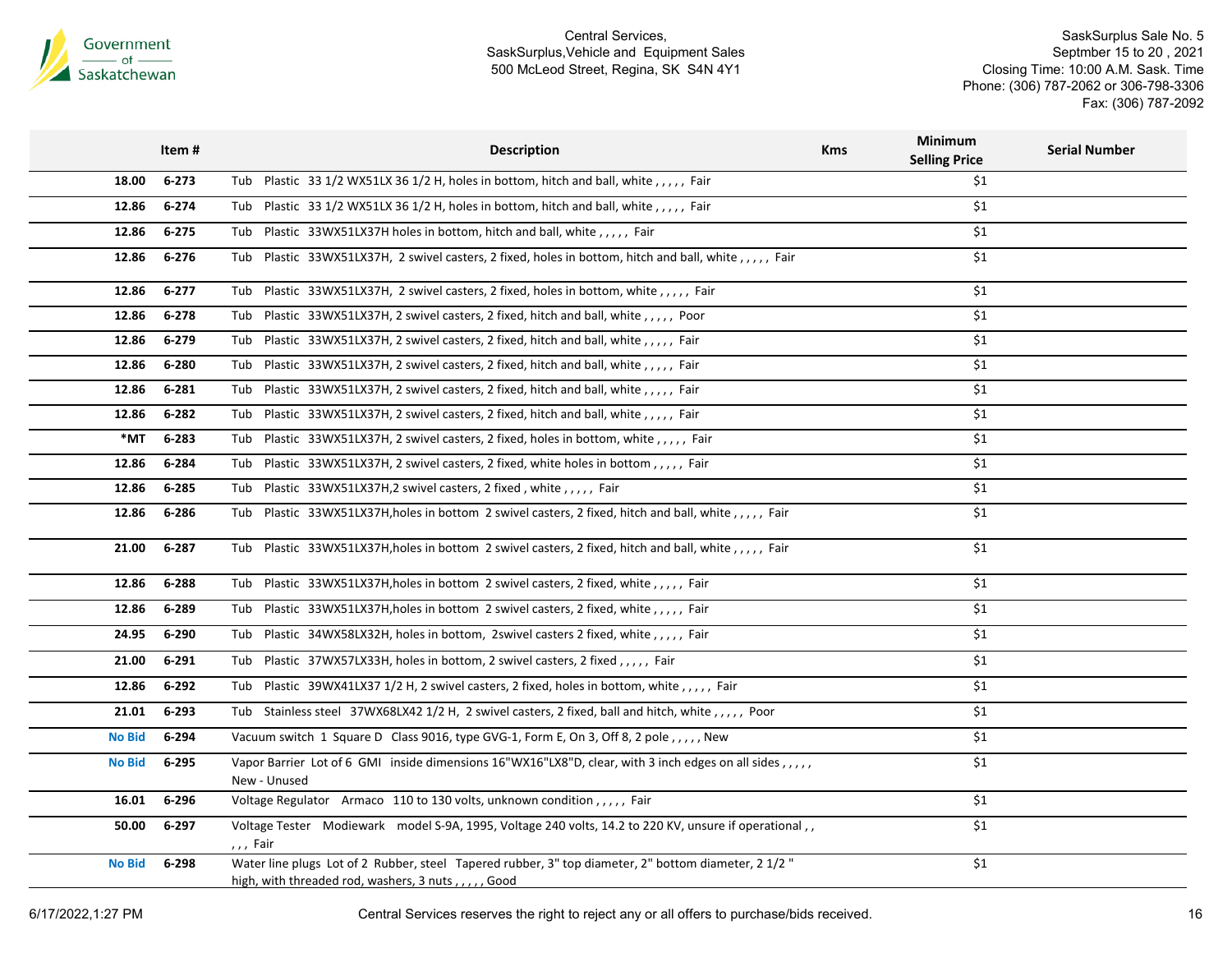

|               | Item #      | <b>Description</b>                                                                                                                                                                              | <b>Kms</b> | <b>Minimum</b><br><b>Selling Price</b> | <b>Serial Number</b> |
|---------------|-------------|-------------------------------------------------------------------------------------------------------------------------------------------------------------------------------------------------|------------|----------------------------------------|----------------------|
| 66.00         | 6-299       | Weigh Scale Kilo Tech Model KPS 150-2 12" w X 12.25" IX 2" h, working when last used, with<br>transformer,,,,, Fair                                                                             |            | \$20                                   | KPS12070003          |
| 10.00         | 6-300       | Wood Screws Lot of 28 Miscellaneous 1/4 to 3 inch, pan, philips, robertson, flat heads, some full<br>boxes, some partial, all in new condtion,,,,,, Good                                        |            | \$1                                    |                      |
| 10.00         | $5 - 146$   | Ergonomic 5 caster wheels hydraulics work, worn arms, blue, ,,,,, Fair<br>Chair                                                                                                                 |            | \$1                                    |                      |
| 1.25          | $5-147$     | Ergonomic 5 caster wheels, hydraulics work, worn arms, blue,,,,, Fair<br>Chair                                                                                                                  |            | \$1                                    |                      |
| <b>No Bid</b> | $5 - 148$   | Ergonomic, fabric 5 caster wheels, tilt, arm poor condition, grey,,,,, Poor<br>Chair                                                                                                            |            | \$1                                    |                      |
| <b>No Bid</b> | $5 - 149$   | Ergonomic, Fabric 5 caster wheels, hydraulics poor, counter height, brown,,,,, Poor<br>Chair                                                                                                    |            | \$1                                    |                      |
| <b>No Bid</b> | $5 - 150$   | Ergonomic, Fabric 5 caster wheels, hydraulics work, arms in poor condition, blue,,,,,, Poor<br>Chair                                                                                            |            | \$1                                    |                      |
| <b>No Bid</b> | $5 - 151$   | Chair Ergonomic, Fabric 5 caster wheels, hydraulics work, arms in poor condition, blue,,,,,, Poor                                                                                               |            | \$1                                    |                      |
| <b>No Bid</b> | $5 - 152$   | Chair Ergonomic, Fabric 5 caster wheels, hydraulics work, arms in poor condition, blue,,,,,, Poor                                                                                               |            | \$1                                    |                      |
| 2.75          | $5 - 153$   | Cork Board Metal frame 36"w x48"h, brown,,,,, Fair                                                                                                                                              |            | \$1                                    |                      |
| 1.75          | $5 - 155$   | File Cabinet 3 Drawers, Lateral 36"w x 18"d x 40"h, lock no key, beige, scuffed,,,,,, Fair                                                                                                      |            | \$1                                    |                      |
|               | 2.25 5-156  | File Cabinet 3 Drawers, Lateral 36"w x 18"d x 40"h, lock no key, beige, ,,,, Fair                                                                                                               |            | \$1                                    |                      |
|               |             | REGINA, Saskbuilds and Procurement, 500 McLeod St                                                                                                                                               |            |                                        |                      |
|               |             | ON-LINE VIEWING ONLY. NO ON-SITE VIEWING.                                                                                                                                                       |            |                                        |                      |
|               | 42.00 5-116 | Cart Metal 18"  x 24"w x 26"h, 4 casters all swivel, lock detached, no key, rubber mat on top, orange, ,<br>,,, Fair                                                                            |            | \$1                                    |                      |
| 1.26          | $5 - 122$   | Cart Metal with Wood Platform approx. 24.5"w x 61"l x 38"h, 2 fixed wheels, 2 caster wheels, platform<br>chipped/worn at edges,,,,,,Poor                                                        |            | \$1                                    |                      |
|               |             | HUMBOLDT Agriculture, Unit 7 1710 8th Ave, Humboldt                                                                                                                                             |            |                                        |                      |
|               |             | ON-LINE VIEWING ONLY. Contact Dawn Berger 306-682-6701 dawn.berger@gov.sk.ca                                                                                                                    |            |                                        |                      |
| 50.00         | 6-501       | Cabinet Pepperdust 66" high x 35" wide x 19" deep,,,,, Fair                                                                                                                                     |            | \$1                                    |                      |
| 10.00         | 6-502       | Desk 2 piece; Pepperdust DESK Piece 1: 72"L x 36" D x 29" H                                                                                                                                     |            | \$1                                    |                      |
|               |             | DESK Piece 2: 41"L x 20"D x 29"H right return; 1 set drawers attached,,,,,, Fair                                                                                                                |            |                                        |                      |
| <b>No Bid</b> | 6-503       | Desk 3 piece, Pepperdust DESK piece 1: 28.5"L x 42" W x 29" H<br>DESK piece 2: 42" L x 42" W x 29" H<br>DESK piece 3: 30"L x 36" W x 29" H left return with front counter, , , , , Good         |            | \$1                                    |                      |
| <b>No Bid</b> | 6-504       | Desk 3 piece, Pepperdust DESK piece 1: 65" L x 31" W x 29"<br>DESK piece 2: 42" L x 25" W x 29" H<br>COUNTER (on Piece 1): 65" L x 10"W, 31" L x 10"W right return with front counter,,,,, Fair |            | \$1                                    |                      |
| <b>No Bid</b> | 6-505       | Desk 2 piece; Pepperdust DESK piece 1: 42"L x 20" W x 29" H<br>DESK piece 2: 72.5" L x 36" W x 29" H<br>left return; 2 sets drawers attached<br>, , , , , Good                                  |            | $\overline{\$1}$                       |                      |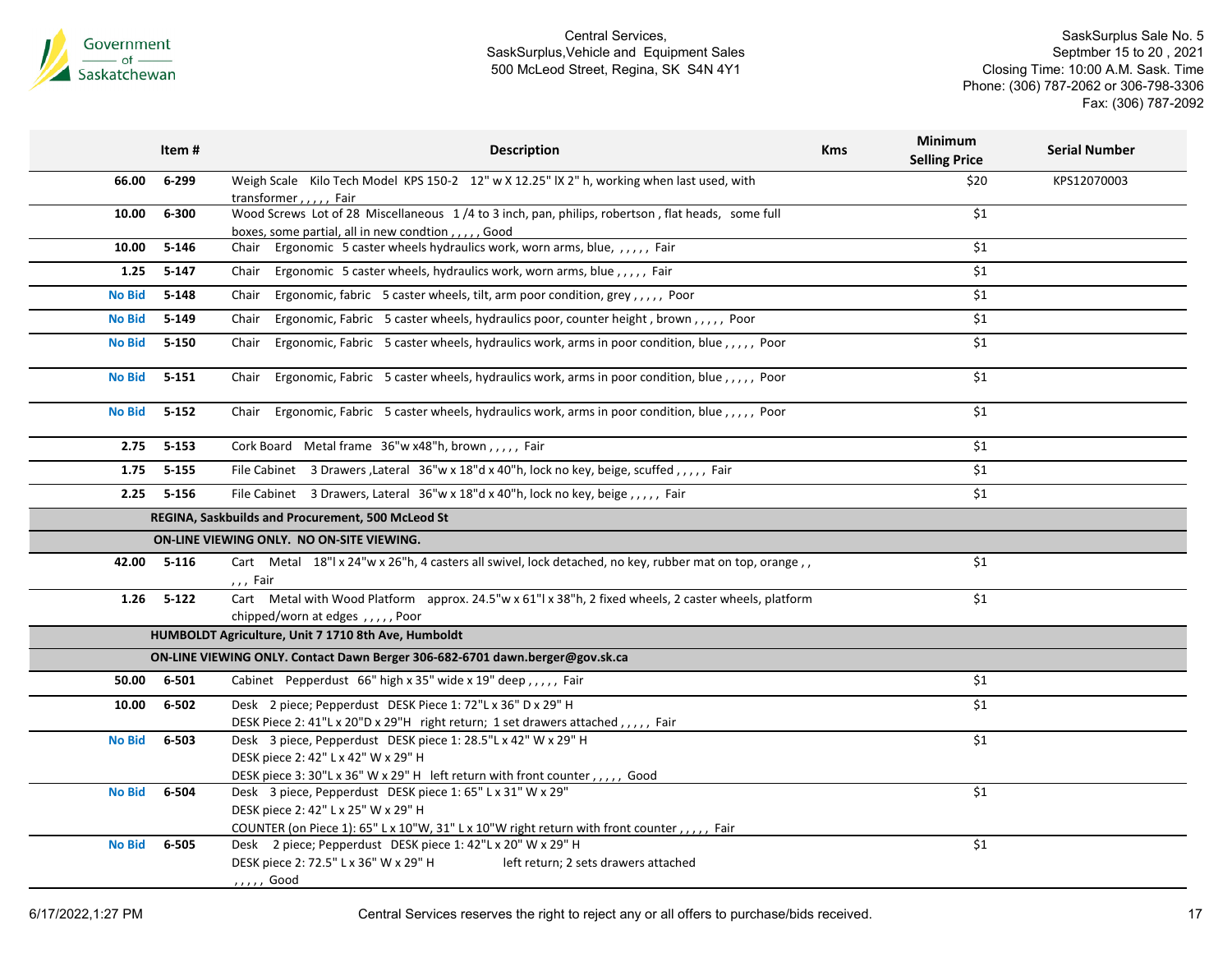

|               | Item#     | <b>Description</b>                                                                                                      | <b>Kms</b> | <b>Minimum</b><br><b>Selling Price</b> | <b>Serial Number</b> |
|---------------|-----------|-------------------------------------------------------------------------------------------------------------------------|------------|----------------------------------------|----------------------|
| <b>No Bid</b> | 6-506     | Desk 3 piece; Pepperdust DESK Piece 1: 65"L x 31" W x 29"H                                                              |            | \$1                                    |                      |
|               |           | DESK Piece 2: 42"L x 25"W x 29"H;                                                                                       |            |                                        |                      |
|               |           | COUNTER (on Piece 1): 65" L x 10"W, 31" L x 10"W left return with front counter,,,,, Fair                               |            |                                        |                      |
| 10.00         | 6-507     | Dividers 5 Grey 36.5"W x 2.5"D x 65"H,,,,, Good                                                                         |            | \$1                                    |                      |
| 70.00         | 6-508     | Dividers 11 Grey 49"W x 2.5"D x 65"H,,,,, Good                                                                          |            | \$1                                    |                      |
| <b>No Bid</b> | 6-509     | Pepperdust HUTCH 42"L x 17.5"W x 29"H 2 door,,,,, Good<br>Hutch                                                         |            | \$1                                    |                      |
| <b>No Bid</b> | 6-510     | Pepperdust HUTCH 48" L x 17" D x 42" H NOTE: no doors 2 shelf, , , , , Fair<br>Hutch                                    |            | \$1                                    |                      |
| <b>No Bid</b> | $6 - 511$ | Pepperdust HUTCH: 41"L x 17.5"D x 41.5"H 2 door,,,,, Good<br>Hutch                                                      |            | \$1                                    |                      |
| <b>No Bid</b> | $6 - 512$ | Pepperdust HUTCH 42" L x 17.5" W x 42" H 2 door, with moveable shelf,,,,, Good<br>Hutch                                 |            | \$1                                    |                      |
| <b>No Bid</b> | 6-513     | Pepperdust HUTCH 48" L x 17" D x 42" H 2 door,,,,, Good<br>Hutch                                                        |            | \$1                                    |                      |
| 5.00          | 6-514     | Pedestal Pepperdust 30" L x 18" W x 28" H 3 drawer, , , , , Good                                                        |            | \$1                                    |                      |
| 5.00          | $6 - 515$ | Pedestal Pepperdust 30" L x 18"W x 28"H 3 drawer,,,,, Good                                                              |            | \$1                                    |                      |
| 5.00          | 6-516     | Pedestal Pepperdust 30"L x 18"W x 28"H 2 drawer,,,,, Good                                                               |            | \$1                                    |                      |
| 5.00          | 6-517     | Pedestal Pepperdust 30"L x 18"W x 28"H 3 drawer,,,,, Good                                                               |            | \$1                                    |                      |
| <b>No Bid</b> | 6-518     | Table 2 Rectangle 60"L x 30"W x 30"H,,,,, Good                                                                          |            | \$1                                    |                      |
| <b>No Bid</b> | 6-519     | Table Square 36",,,,, Good                                                                                              |            | \$1                                    |                      |
|               |           | LUMSDEN, Parks Culture and Sports, Operations, Condie Nature Refuge.                                                    |            |                                        |                      |
|               |           | ON-LINE VIEWING ONLY. Contact Steve Abbott 306-580-7896, email: steve.abbott@gov.sk.ca or Clayton Scheller 306-536-1366 |            |                                        |                      |
| 350.00        | 6-520     | Not sure if it works,,,,, Fair<br>Auger                                                                                 |            | \$1                                    |                      |
| 151.00        | $6 - 521$ | Ballast Box Kubota , , , , , Good                                                                                       |            | \$1                                    |                      |
| 212.12        | $6 - 522$ | Cement Mixer 3HP, Tecumseh Not sure if it works,,,,, Poor                                                               |            | \$1                                    | 1T03HP               |
| 353.00        | $6 - 523$ | Fertilizer Spreader FS 150 Not sure if it runs,,,,, Good                                                                |            | \$1                                    |                      |
| 11.27         | 6-524     | Lawn Mower Yard Machines Not sure if it runs,,,,, Poor                                                                  |            | \$1                                    | 1A255K31411          |
| 21.00         | 6-525     | 3HP, Briggs and Stratton Not sure if it runs,,,,, Poor<br>Motor                                                         |            | \$1                                    |                      |
| 31.00         | 6-526     | Motor Monarch BSG-8 Not sure if it runs,,,,, Poor                                                                       |            | \$1                                    | 8,612                |
| 25.40         | $6 - 527$ | Portable Tire Changer Not sure if it works,,,,, Poor                                                                    |            | \$1                                    |                      |
| 42.60         | 6-528     | Pressure Washer Karcher Not sure if it runs,,,,, Fair                                                                   |            | \$1                                    |                      |
| 7.58          | 6-529     | Pressure Washer Karcher Not sure if it works, missing parts,,,,, Poor                                                   |            | \$1                                    | 145,595              |
| 550.00        | 6-530     | Rotary Cutter John Deere 709 Not sure if it works,,,,, Poor                                                             |            | \$1                                    |                      |
| 550.00        | 6-531     | Rotary Cutter John Deere 709 Not sure if it works,,,,, Poor                                                             |            | \$1                                    |                      |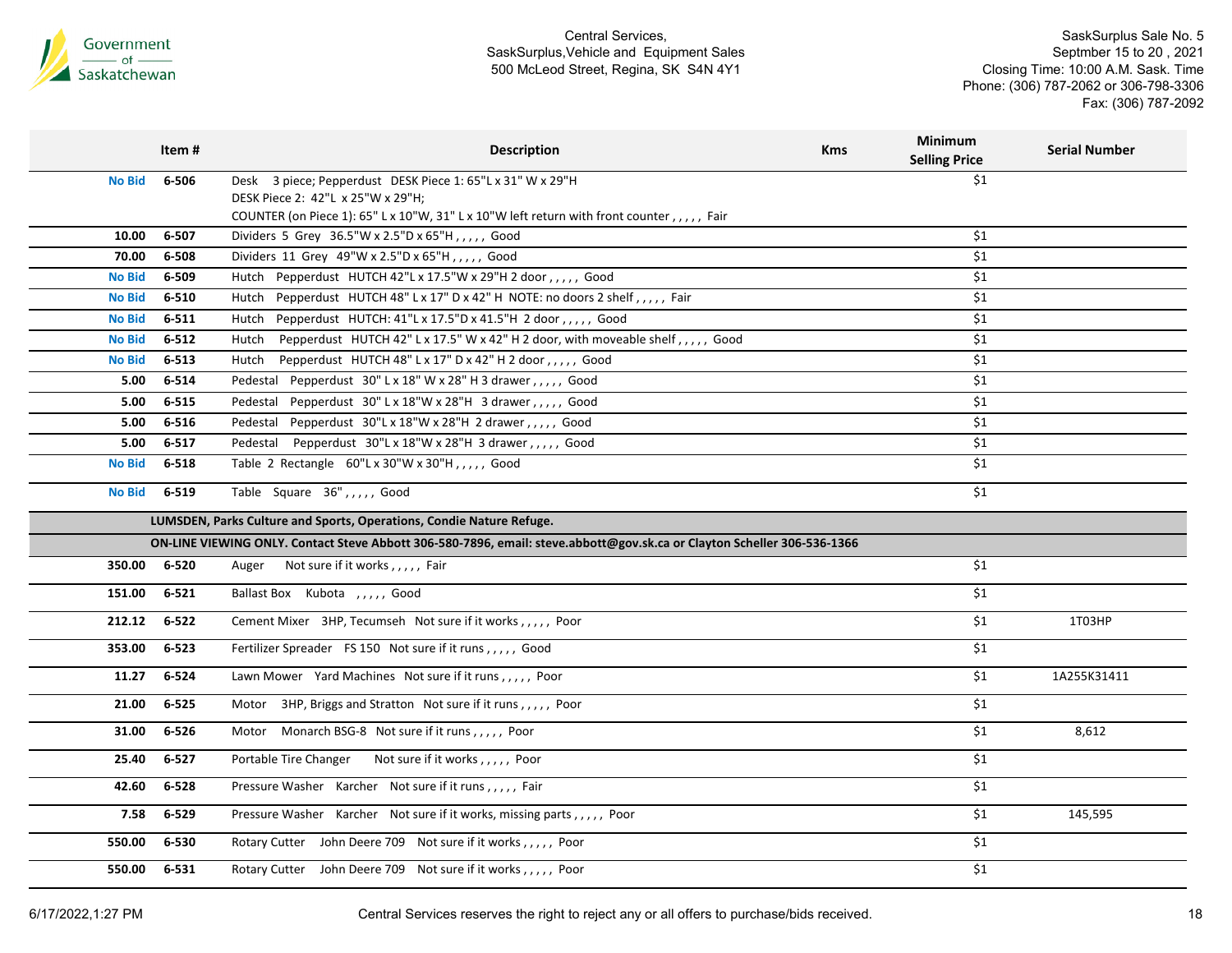

|                                | Item#          | <b>Description</b>                                                                                                                                                                                                                                                                                                                                                                                                                                                                                                                                                                              | <b>Kms</b> | <b>Minimum</b><br><b>Selling Price</b> | <b>Serial Number</b>   |
|--------------------------------|----------------|-------------------------------------------------------------------------------------------------------------------------------------------------------------------------------------------------------------------------------------------------------------------------------------------------------------------------------------------------------------------------------------------------------------------------------------------------------------------------------------------------------------------------------------------------------------------------------------------------|------------|----------------------------------------|------------------------|
| 41.01                          | 6-532          | <b>Steel Chain Hooks</b><br>rusty, $, \, \,$ , $, \,$ Poor                                                                                                                                                                                                                                                                                                                                                                                                                                                                                                                                      |            | \$1                                    |                        |
| 826.00                         | $6 - 533$      | Trailer Flat deck needs repairs, specifically the hitch needs a new latch, ,,,,, Broken Repairable                                                                                                                                                                                                                                                                                                                                                                                                                                                                                              |            | \$1                                    | 2CU1FBA412009660 (VIN) |
| 87.78                          | 6-534          | Weed Wackers lot of 3 Honda GX31 none run,,,,, Broken Repairable                                                                                                                                                                                                                                                                                                                                                                                                                                                                                                                                |            | \$1                                    |                        |
| 1,419.00                       | 6-535          | Car 2008 Chevrolet Impala 2WD, 4 door 3.5 L V6 Gas Auto A/C, Tilt, Cruise, CD, Power windows, Power<br>Doors, Power Mirrors, Metallica Beige/Bronze, TOW ONLY, No SGI Inspection. Requires a passed SGI<br>Inspection to be licensed. Buyer assumes full responsibility for repairs. , Recent Repairs: none, PROBLEMS:<br>Needs front end work, flat tire, starts well, windows and mirrors work well, Fob works, nothing else known<br>about the vehicle. Tires are poor, 2 are flat, brakes need work, body is fair, has some rust, windshield is<br>good, interior is fair., As is, Where is | 228,000kms | \$250                                  | 2G1WB58K281355137      |
|                                |                | MEADOW LAKE, Environment, 306-6th Street E.                                                                                                                                                                                                                                                                                                                                                                                                                                                                                                                                                     |            |                                        |                        |
|                                |                | ON-LINE VIEWING ONLY. Contact Tangy Laird tangy laird@gov.sk.ca 306-236-7557 or 306-304-0677                                                                                                                                                                                                                                                                                                                                                                                                                                                                                                    |            |                                        |                        |
| 1,665.99                       | 6-536          | ATV 2007 YAMAHA 500 KODIAK Single Cylinder, Gas Standard 4x4, dark green, TOW ONLY, does not<br>start., None, Last ran in 2016. Does not run now. Not sure what is wrong with it. Exterior body is in good<br>shape., fair                                                                                                                                                                                                                                                                                                                                                                      | Unknown    | \$100                                  | 5Y4AJ14W17A310384      |
|                                |                | MUENSTER, Sask Crop Insurance, 601 Taphorn Street E.                                                                                                                                                                                                                                                                                                                                                                                                                                                                                                                                            |            |                                        |                        |
|                                |                | ON-LINE VIEWING ONLY. Contact Heather Ames 639-638-6281, email: heather.ames@scic.ca                                                                                                                                                                                                                                                                                                                                                                                                                                                                                                            |            |                                        |                        |
| 1,278.78                       | 6-537          | ATV 2007 CAN AM Outlander 400 Single Cylinder, Gas Auto 4x4, Single Axel, 400cc engine, , Red, TOW<br>ONLY, does not start., New tires in 2020, PROBLEMS: Engine seems to have a problem with the cam.<br>Timing chain is stretched and has jumped a cog, now engine is out of time and will not run. Engine will<br>need to be removed and split to change the chain and gears. Motor does not start., fair                                                                                                                                                                                    | Unreadable | \$1                                    | 2BVEKHF187V000729      |
|                                |                | NORTH BATTLEFORD, Social Services, 300 1146 102 Street                                                                                                                                                                                                                                                                                                                                                                                                                                                                                                                                          |            |                                        |                        |
|                                |                | ON-LINE VIEWING ONLY. Contact Leona Boehm 306-446-7893, email: leona.boehm2@gov.sk.ca or Shannen Barthel at 306-446-7928, email: shannen.barthel@gov.sk.ca                                                                                                                                                                                                                                                                                                                                                                                                                                      |            |                                        |                        |
| <b>No Bid</b><br><b>No Bid</b> | 5-509<br>5-508 | Sofa Vinyl Dark Brown, tears in some areas and worn out. Approximatley 87" X 17",,,,, Poor<br>Love Seat Vinyl Dark Brown, tears in some areas and worn out. Approximatley 66" X 17",,,,, Poor                                                                                                                                                                                                                                                                                                                                                                                                   |            | \$1<br>\$1                             |                        |
| <b>No Bid</b>                  | 5-507          | Chair Vinyl Dark Brown, tears below cushion Approximatley 45" X 17",,,,, Poor                                                                                                                                                                                                                                                                                                                                                                                                                                                                                                                   |            | \$1                                    |                        |
|                                |                | PRINCE ALBERT, Highways, Operations, 8th floor, 800 Central Ave.                                                                                                                                                                                                                                                                                                                                                                                                                                                                                                                                |            |                                        |                        |
|                                |                | ON-LINE VIEWING ONLY. Contact Tara Nelson 306-953-3523, email: tara.nelson2@gov.sk.ca or Stella Werminsky 306-953-2583, email: stella.werminsky3@gov.sk.ca                                                                                                                                                                                                                                                                                                                                                                                                                                      |            |                                        |                        |
| 15.01                          | 6-538          | GPS Etrex Garmin small hand held device, working condition unknown,,,,, Fair                                                                                                                                                                                                                                                                                                                                                                                                                                                                                                                    |            | \$1                                    |                        |
| 27.50                          | 6-539          | Satellite Personal Tracker Spot with arm band, working condition unknown,,,,, Fair                                                                                                                                                                                                                                                                                                                                                                                                                                                                                                              |            | \$1                                    |                        |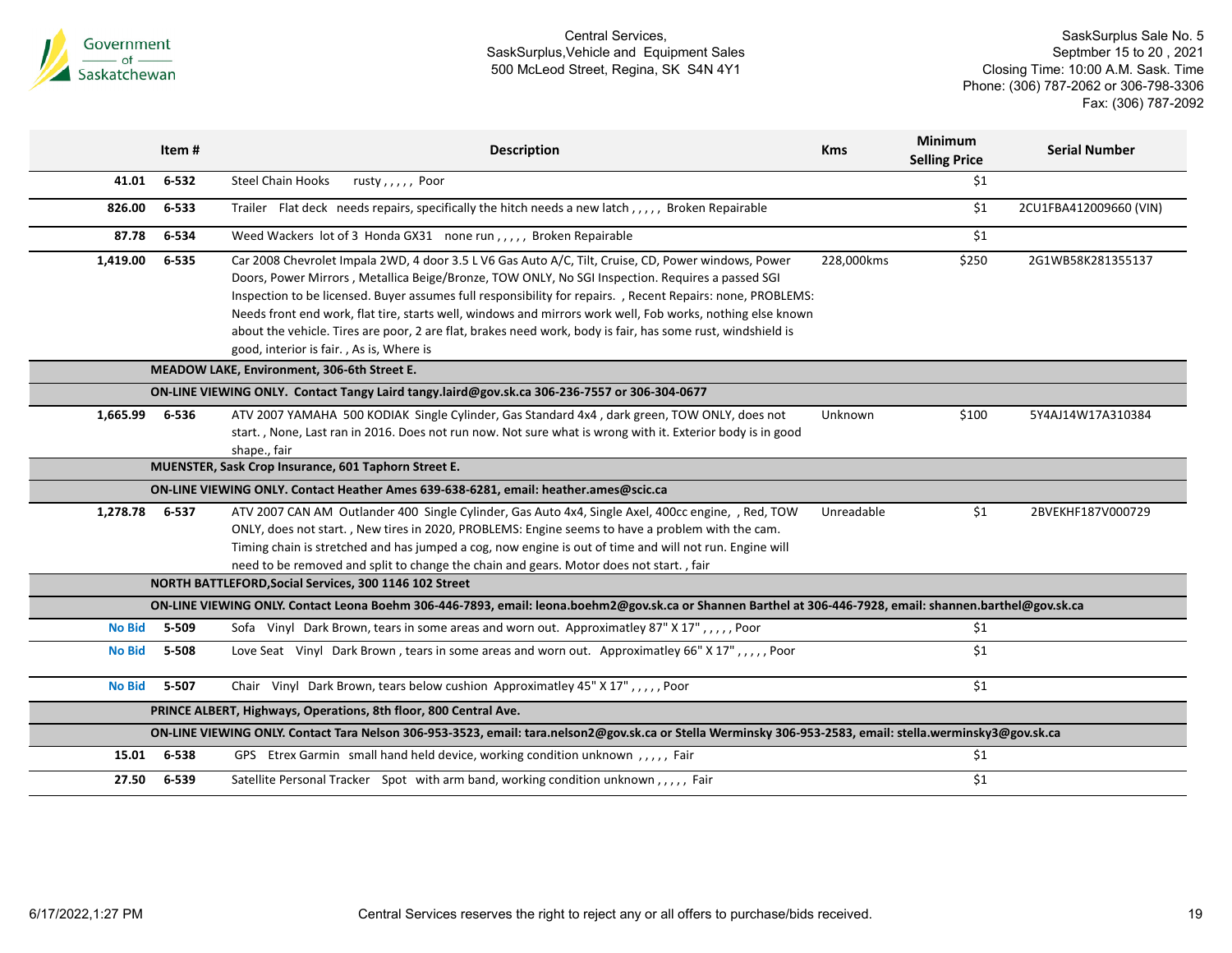

|                                                                                                               | Item#                                                                             | <b>Description</b>                                                                                                                                                                 | <b>Kms</b> | Minimum<br><b>Selling Price</b> | <b>Serial Number</b> |  |  |  |  |
|---------------------------------------------------------------------------------------------------------------|-----------------------------------------------------------------------------------|------------------------------------------------------------------------------------------------------------------------------------------------------------------------------------|------------|---------------------------------|----------------------|--|--|--|--|
|                                                                                                               |                                                                                   | REGINA, Highways, 1610 PARK STREET                                                                                                                                                 |            |                                 |                      |  |  |  |  |
|                                                                                                               | ON-LINE VIEWING ONLY. Contact Ed Hildebrand, 306-694-3881 ed.hildebrand@gov.sk.ca |                                                                                                                                                                                    |            |                                 |                      |  |  |  |  |
| 216.21 6-540                                                                                                  |                                                                                   | Broken Sign Posts Lot of 49 Wood 8' to 14', Fir 4x4 and 4x6, banded in bundle as pictured, mostly 4x6.<br>must have flatdeck trailer for pick up.,,,,, Fair                        |            | \$1                             |                      |  |  |  |  |
| 216.21                                                                                                        | 6-541                                                                             | Broken Sign Posts Lot of 49 Wood 8' to 14', Fir 4x4 and 4x6, banded in bundle as pictured, mostly 4x6.<br>must have flatdeck trailer for pick up.,,,,, Fair                        |            | \$1                             |                      |  |  |  |  |
| 216.21                                                                                                        | 6-542                                                                             | Broken Sign Posts Lot of 49 Wood 8' to 14', Fir 4x4 and 4x6, banded in bundle as pictured, mostly 4x6.<br>must have flatdeck trailer for pick up.,,,,, Fair                        |            | \$1                             |                      |  |  |  |  |
| 250.00                                                                                                        | 6-543                                                                             | Broken Sign Posts Lot of 64 Wood 8' to 14', Fir 4x6, banded in bundle as pictured.<br>must have flatdeck trailer for pick up.,,,,, Fair                                            |            | \$1                             |                      |  |  |  |  |
|                                                                                                               |                                                                                   | REGINA, Agriculture, 3085 Albert Street                                                                                                                                            |            |                                 |                      |  |  |  |  |
|                                                                                                               |                                                                                   | ON-LINE VIEWING ONLY. Contact Denise Konieczny at 306-787-5854, denise.konieczny@gov.sk.ca                                                                                         |            |                                 |                      |  |  |  |  |
| 8.00                                                                                                          | 6-544                                                                             | File Cabinet Lateral, 3 Drawer 39"x36"x18", beige,,,,,, Good                                                                                                                       |            | \$1                             |                      |  |  |  |  |
| 1.08                                                                                                          | 6-545                                                                             | File Cabinet Lateral, 3 Drawer 52"x36"x18", beige, w/key,,,,, Good                                                                                                                 |            | \$1                             |                      |  |  |  |  |
| 1.08                                                                                                          | 6-546                                                                             | File Cabinet Lateral, 3 Drawer, 2 Shelves 65"x36"x18", beige,,,,,, Good                                                                                                            |            | \$1                             |                      |  |  |  |  |
| 1.08                                                                                                          | 6-547                                                                             | File Cabinet Lateral, 3 Drawer, 2 Shelves 65"x36"x18", beige,,,,,, Good                                                                                                            |            | \$1                             |                      |  |  |  |  |
| 1.25                                                                                                          | 6-548                                                                             | File Cabinet Lateral, 3 Drawer, 2 Shelves 65"x36"x18", beige w/key,,,,, Good                                                                                                       |            | \$1                             |                      |  |  |  |  |
| 1.08                                                                                                          | 6-549                                                                             | File Cabinet Lateral, 4 Drawer 52"x36"x18", beige,,,,, Good                                                                                                                        |            | \$1                             |                      |  |  |  |  |
| 1.08                                                                                                          | 6-550                                                                             | File Cabinet Lateral, 4 Drawer 52"x36"x18", beige,,,,,, Good                                                                                                                       |            | \$1                             |                      |  |  |  |  |
| <b>No Bid</b>                                                                                                 | 6-551                                                                             | Hutch and Pedestals Lot of 3 Metal Wall mounted hutch with hardware (72"x15"x14"), 2 under desk<br>pedestals (28"x15"x22"),,,,, Good                                               |            | \$1                             |                      |  |  |  |  |
| SASKATOON, Corrections, Policing and Public Safety, SCC, 910 60th street East, Saskatoon. Loading Dock Stores |                                                                                   |                                                                                                                                                                                    |            |                                 |                      |  |  |  |  |
|                                                                                                               |                                                                                   | ON-LINE VIEWING ONLY. Contact Bob Kirton 306-956-8835 bob-kirton@gov.sk.ca Danielle.Corriveau@gov.sk.ca.                                                                           |            |                                 |                      |  |  |  |  |
| 5.55                                                                                                          | 6-552                                                                             | Bosu Ball with pump Full Size (Grey),,,,, Fair                                                                                                                                     |            | \$1                             |                      |  |  |  |  |
| 2.00                                                                                                          | 6-553                                                                             | Camcorder batteries Lot of 3 Optex Canpower Rechargeable NP45 For Hitachi Lead Acid VHS, Size J6V<br>GP super alkaline battery, NPF55O Digital video battery Lithium ION,,,,, Fair |            | \$1                             |                      |  |  |  |  |
| 5.55                                                                                                          | 6-554                                                                             | Duffle Bag Heavy Duty , , , , , New - Unused                                                                                                                                       |            | \$1                             |                      |  |  |  |  |
| 2.00                                                                                                          | 6-555                                                                             | First Aid Kits Lot of 2 Safeco first aid items SK#1 9Hx 6 1/2W x 2 1/2D; AFE empty first aid box<br>manufactured April 26/91 7 5/8 W x 4 5/8H x 3"D<br>, , , , , Fair              |            | \$1                             |                      |  |  |  |  |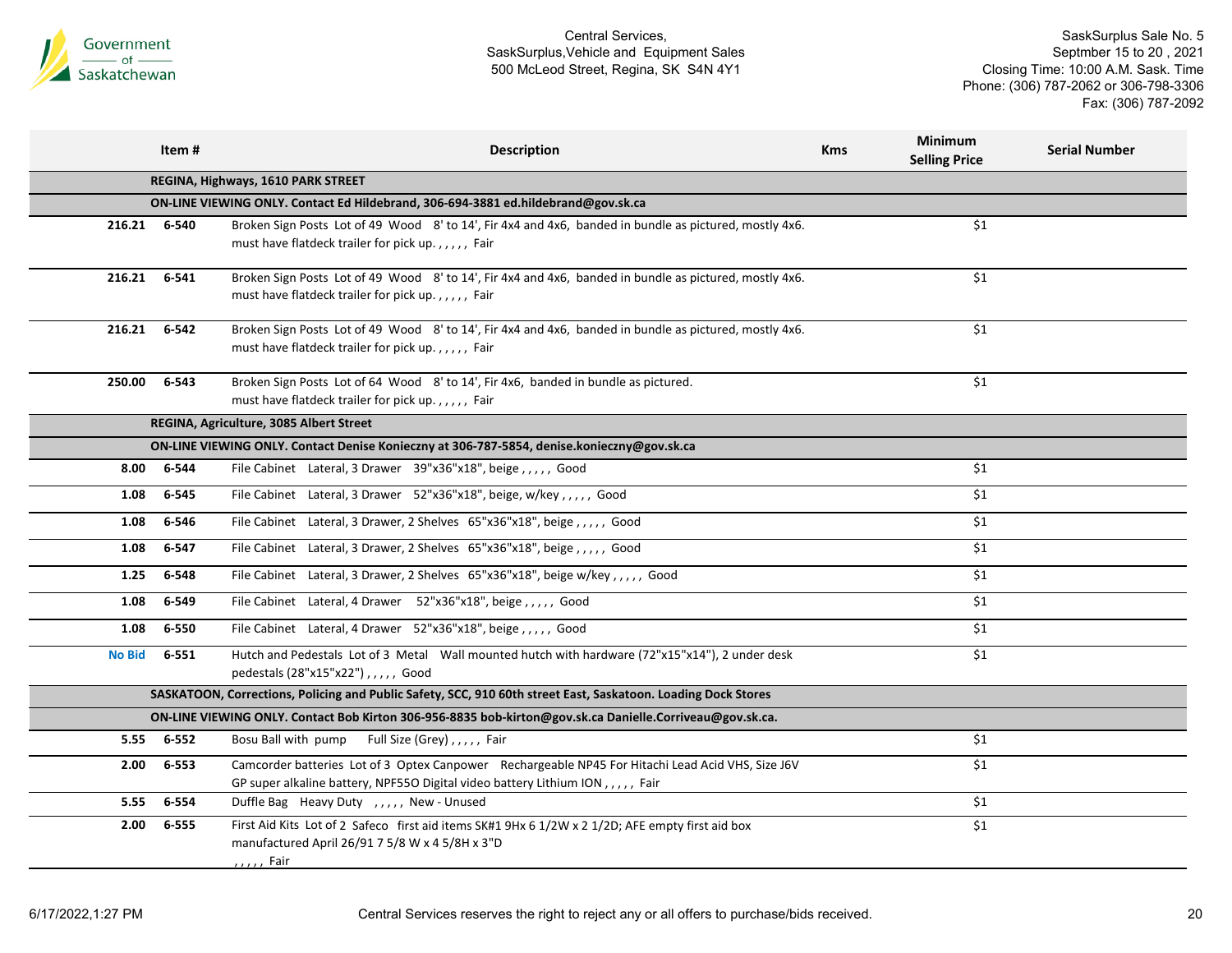

|               | Item#                                                                              | <b>Description</b>                                                                                                                            | <b>Kms</b> | <b>Minimum</b><br><b>Selling Price</b> | <b>Serial Number</b> |  |  |
|---------------|------------------------------------------------------------------------------------|-----------------------------------------------------------------------------------------------------------------------------------------------|------------|----------------------------------------|----------------------|--|--|
| *WD           | 6-556                                                                              | Flag Canadian Flag 26"H x 54"W,,,,, New - Unused                                                                                              |            |                                        |                      |  |  |
| 22.22         | 6-557                                                                              | Flashlights/bulbs Lot of 30 Various types some need minor repairs and bulbs,,,,,, Fair                                                        |            | \$1                                    |                      |  |  |
| 1.00          | 6-558                                                                              | lockable, no keys, mounting hardware 9 7/8"W x 14"H x 4 3/8"D<br>Key box safe<br>,,,,, Good                                                   |            | \$1                                    |                      |  |  |
| <b>No Bid</b> | 6-559                                                                              | Kitchen Equipment<br>kitchen food serving table, 3 well buffet trays rusted, lights need repair,,,,,<br>Broken Repairable                     |            | \$1                                    |                      |  |  |
| 20.00         | 6-560                                                                              | Light Bulbs Lot of 75 Various sizes and types 40 watts and 100 watts,,,,,, New - Unused                                                       |            | \$1                                    |                      |  |  |
| 20.00         | 6-561                                                                              | Lighters Lot of 15 Barbeque style,,,,, New - Unused                                                                                           |            | \$1                                    |                      |  |  |
| 21.00         | 6-562                                                                              | Locks Lot of 50 Various sizes and types heavy duty, most have keys with them,,,,,, Fair                                                       |            | \$1                                    |                      |  |  |
| No Bid        | 6-563                                                                              | Miscellaneous Supplies Lot of 5 Miscellaneous Shower curtain/liner/paper towel holder                                                         |            | \$1                                    |                      |  |  |
| <b>No Bid</b> | 6-564                                                                              | Office Organizers Lot of 72 Accurair rails for cabinets 24 per box,,,,, New - Unused                                                          |            | \$1                                    |                      |  |  |
| <b>No Bid</b> | 6-565                                                                              | Office Organizers Lot of 5 Desk keyboard pull out trays Desk keyboard pull out trays, ,,,,, New - Unused                                      |            | \$1                                    |                      |  |  |
| No Bid        | 6-566                                                                              | Office Organizers Lot of 8 Metal, plastic trays book ends, plastic file organizers, plastic and metal trays,,<br>,,, Excellent                |            | \$1                                    |                      |  |  |
| 1.00          | 6-567                                                                              | Office Supplies Lot of 17 Miscellaneous card paper, meter rulers, office supplies, magnetic strips<br>approximately 5" wide x 3 ft.,,,,, Fair |            | \$1                                    |                      |  |  |
| 2.00          | 6-568                                                                              | Office Supplies Lot of 3 Sealing machines, desk lamp, , Fair                                                                                  |            | \$1                                    |                      |  |  |
| 27.03         | 6-569                                                                              | Pistol safe Homak Security Model H510036684 10"Wx 5 3/4D x 7 11/16 H, ,,,,, Good                                                              |            | \$1                                    |                      |  |  |
| <b>No Bid</b> | 6-570                                                                              | Radio batteries Lot of 11 Motorola 7.2 nickel Cadmium,,,,, Fair                                                                               |            | \$1                                    |                      |  |  |
| 46.00         | $6 - 571$                                                                          | Security Safes Lot of 2 2-Sentry Safes Some need repair and some are new. Digital w/ keys included<br>16.8Wx 6.9Hx 11.6D,,,,, Good            |            | \$1                                    |                      |  |  |
| 11.01         | $6 - 572$                                                                          | Shoe glue rubber Lot of 9 Shoe glue rubber All sealed and in original packaging,,,,, Good                                                     |            | \$1                                    |                      |  |  |
| 3.00          | 6-573                                                                              | Wheels and Casters Lot of 40 Various sizes and types For office chairs,,,,, Fair                                                              |            | \$1                                    |                      |  |  |
| 15.99         | 6-574                                                                              | Wii Remotes Lot of 3 Assorted , , , , , Fair                                                                                                  |            | \$1                                    |                      |  |  |
|               | SASKATOON, Highways, Operations and Maintenance Division, Unit 18-3603 Millar Ave. |                                                                                                                                               |            |                                        |                      |  |  |
|               |                                                                                    | ON-LINE VIEWING ONLY. Contact Connie Olafson 306-933-7601, email connie.olafson2@gov.sk.ca                                                    |            |                                        |                      |  |  |
| <b>WD</b>     | $5 - 521$                                                                          | Film Camera Pentax SF10 Film Camera Comes with two lenses: Magnicon MC28-70 & Magnicon MC70-<br>210, no memory card.,,,,, Fair                |            | \$1                                    |                      |  |  |